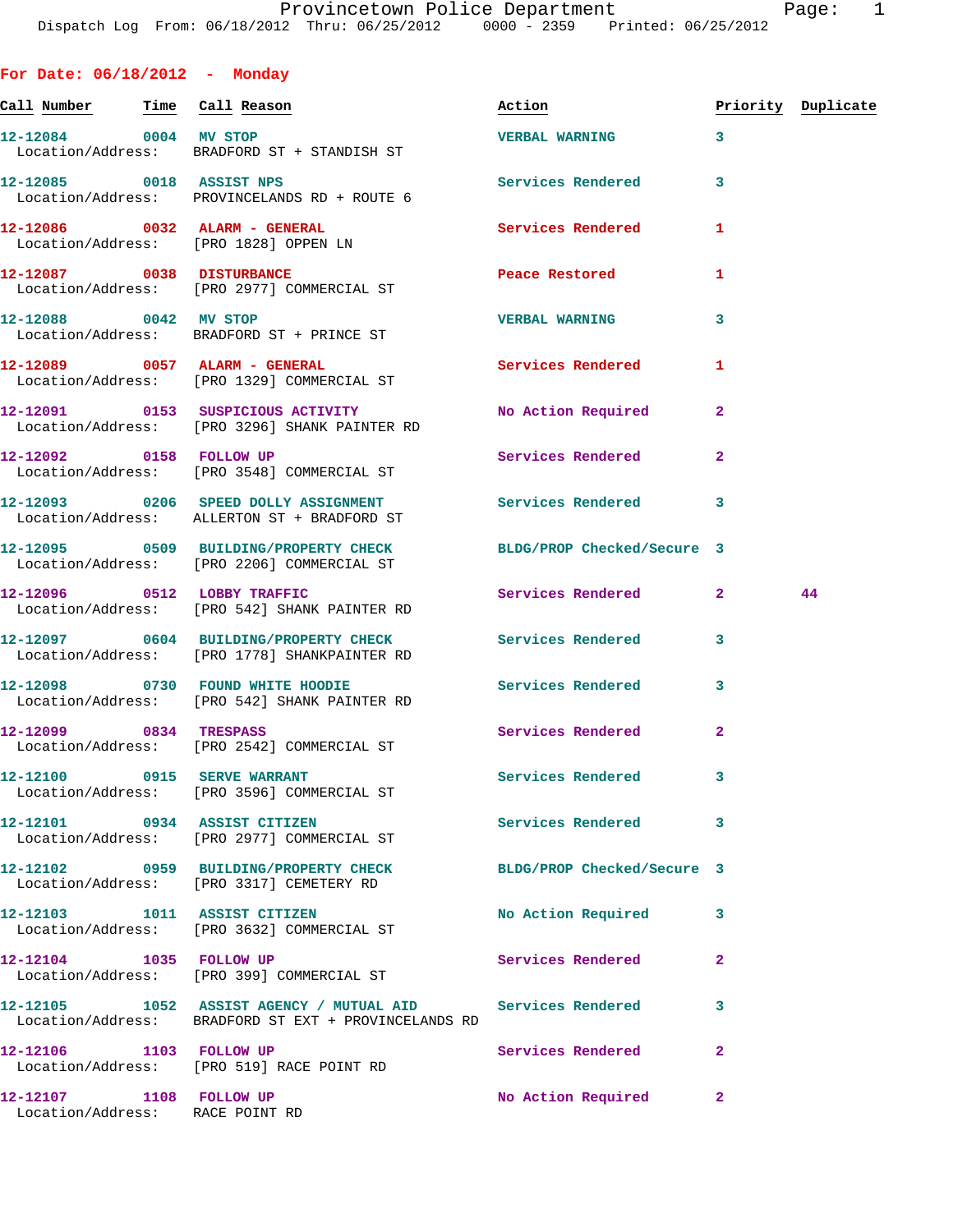|                                                    | Dispatch Log From: 06/18/2012 Thru: 06/25/2012 0000 - 2359 Printed: 06/25/2012                               | Provincetown Police Department    |              | Page: 2 |  |
|----------------------------------------------------|--------------------------------------------------------------------------------------------------------------|-----------------------------------|--------------|---------|--|
|                                                    | 12-12108 1113 PARKING COMPLAINT / GENERAL Vehicle Towed 3<br>Location/Address: COMMERCIAL ST                 |                                   |              |         |  |
| 12-12110 1138 FOLLOW UP                            | Location/Address: [PRO 399] COMMERCIAL ST                                                                    | SPOKEN TO                         | $\mathbf{2}$ |         |  |
|                                                    | 12-12111 1144 GENERAL INFO                                                                                   | SPOKEN TO AND TO A REAL PROPERTY. | 3            |         |  |
|                                                    | 12-12112 1213 LOST ANDROID PHONE 30 Services Rendered                                                        |                                   | $\mathbf{3}$ |         |  |
|                                                    | Location/Address: [PRO 208] COMMERCIAL ST                                                                    |                                   |              |         |  |
|                                                    | 12-12113 1237 NOISE COMPLAINT 1200 Services Rendered 3<br>Location/Address: [PRO 1044] PEARL ST              |                                   |              |         |  |
|                                                    | 12-12114 1246 FOUND \$10/MANILLA ENVELOPE SPOKEN TO<br>Location/Address: [PRO 75] CAPTAIN BERTIE RD          |                                   | 3            |         |  |
|                                                    | 12-12115 1306 MV VS BIKE/NO ACTION Services Rendered 1<br>Location/Address: PLEASANT ST + BRADFORD ST        |                                   |              |         |  |
|                                                    | 12-12116 1407 LOST BOX OF PAINTS<br>Location/Address: COOK ST + COMMERCIAL ST                                | Services Rendered                 | 3            |         |  |
|                                                    | 12-12117 1416 FOLLOW UP<br>Location/Address: [PRO 2837] CONANT ST                                            | Services Rendered 2               |              |         |  |
| Location/Address: [TRU] ROUTE 6 ST                 | 12-12118 1431 DOMESTIC DISTURBANCE/ASSAULT SPOKEN TO                                                         |                                   | 1            |         |  |
|                                                    | 12-12119 1435 FOLLOW UP<br>Location/Address: [PRO 105] COMMERCIAL ST                                         | Services Rendered 2               |              |         |  |
|                                                    | 12-12120 1442 COMPLAINT<br>Location/Address: [PRO 999] MONTELLO ST                                           | SPOKEN TO                         | 3            |         |  |
| 12-12121 1457 AIRCRAFT                             | Location/Address: [PRO 516] RACE POINT RD                                                                    | Services Rendered 2               |              |         |  |
|                                                    | 12-12122 1534 SHOPLIFTING<br>Location/Address: [PRO 230] COMMERCIAL ST                                       | SPOKEN TO                         | 3            |         |  |
| 12-12123 1556 FOLLOW UP                            | Location/Address: [PRO 106] COMMERCIAL ST                                                                    | SPOKEN TO                         | $\mathbf{2}$ |         |  |
| 12-12124 1607 MV STOP<br>Location/Address: ROUTE 6 |                                                                                                              | <b>VERBAL WARNING</b>             | 3            |         |  |
|                                                    | 12-12125 1628 MV OBSERVANCE / ASSIGNMENT No Action Required 3<br>Location/Address: BRADFORD ST + STANDISH ST |                                   |              |         |  |
|                                                    | 12-12126   1649   FOLLOW UP<br>Location/Address: [PRO 399] COMMERCIAL ST                                     | No Action Required                | $\mathbf{2}$ |         |  |
|                                                    | 12-12127 1659 PARK, WALK & TALK<br>Location: [PRO 3431] LOPES SQUARE                                         | No Action Required 2              |              |         |  |
|                                                    | 12-12128 1715 DOMESTIC DISTURBANCE/ASSAULT SPOKEN TO<br>Location/Address: [PRO 1808] ATKINS MAYO RD          |                                   | 1            |         |  |
|                                                    | 12-12129 1749 LOST EYE GLASSES<br>Location: [PRO 3431] LOPES SQUARE                                          | <b>SPOKEN TO</b>                  | $\sim$ 3     |         |  |
|                                                    | 12-12130 1800 BUILDING/PROPERTY CHECK BLDG/PROP Checked/Secure 3<br>Location/Address: [PRO 2493] BRADFORD ST |                                   |              |         |  |
|                                                    | 12-12131 1805 GENERAL INFO CUPCAKE SALES No Action Required 3                                                |                                   |              |         |  |
|                                                    | 12-12132 1814 FOUND DEBIT CARD<br>Location/Address: [PRO 196] COMMERCIAL ST                                  | No Action Required 3              |              |         |  |
|                                                    | 12-12133 1840 MEDICAL EMERGENCY                                                                              | Services Rendered 1               |              |         |  |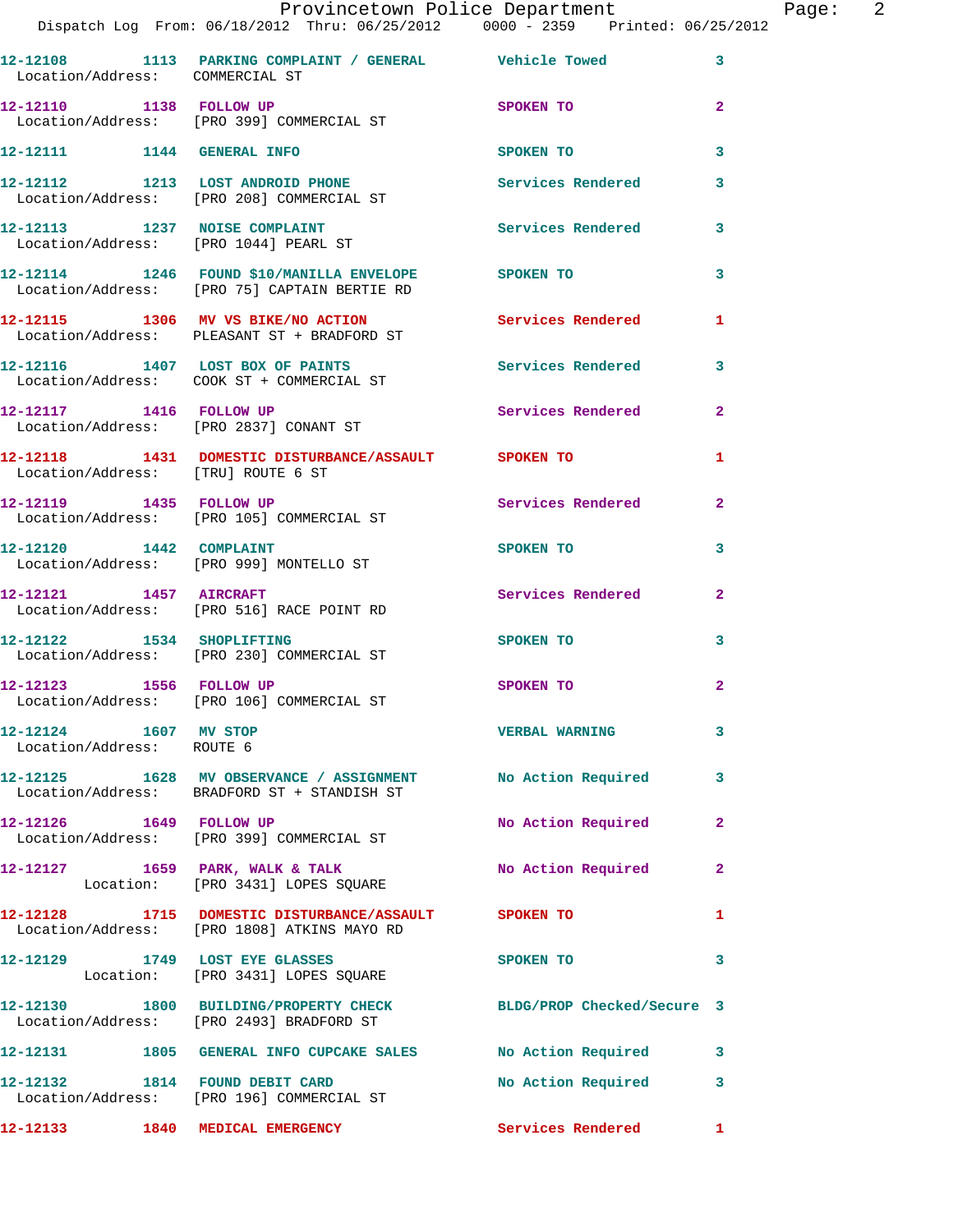|                                       | Dispatch Log From: 06/18/2012 Thru: 06/25/2012 0000 - 2359 Printed: 06/25/2012                                 | Provincetown Police Department | Page: 3        |
|---------------------------------------|----------------------------------------------------------------------------------------------------------------|--------------------------------|----------------|
|                                       | Location/Address: [PRO 132] COMMERCIAL ST                                                                      |                                |                |
|                                       | 12-12134 1859 LOST IPHONE 4/ WHITE No Action Required 3<br>Location/Address: [PRO 2543] MACMILLAN WHARF        |                                |                |
|                                       | 12-12135    1914    ASSIST<br>Location/Address: [PRO 395] COMMERCIAL ST                                        | Services Rendered              | 1              |
|                                       | 12-12136 1916 DRINKING IN PUBLIC BY LAW VIOLATION<br>Location/Address: [PRO 105] COMMERCIAL ST                 |                                | $\mathbf{2}$   |
|                                       | 12-12137 1919 MV COMPLAINT<br>Location/Address: [PRO 285] COMMERCIAL ST                                        | Vehicle Towed                  | $\mathbf{2}$   |
| 12-12138 1931 ANIMAL CALL             | Location/Address: [PRO 312] COMMERCIAL ST                                                                      | Services Rendered              | $\overline{2}$ |
|                                       | 12-12139 1948 STUCK ON BEACH<br>Location/Address: [PRO 2499] RACE POINT RD                                     | Taken/Referred to Other 1      |                |
|                                       | 12-12140 1955 SHOPLIFTING<br>Location/Address: [PRO 274] COMMERCIAL ST                                         | Services Rendered              | 3              |
| Location: WELLFLEET PD                | 12-12142 2009 SERVE HARASSMENT ORDER Could Not Locate                                                          |                                | $\overline{2}$ |
| Location/Address: [PRO 444] HIGH POLE | 12-12143 2015 BUILDING/PROPERTY CHECK Services Rendered                                                        |                                | 3              |
|                                       | 12-12144 2020 MV OBSERVANCE / ASSIGNMENT Services Rendered 3<br>Location/Address: RYDER ST + BRADFORD ST       |                                |                |
|                                       | 12-12145 2023 BUILDING/PROPERTY CHECK<br>Location/Address: [PRO 175] COMMERCIAL ST                             | BLDG/PROP Checked/Secure 3     |                |
|                                       | 12-12146 2025 BUILDING/PROPERTY CHECK BLDG/PROP Checked/Secure 3<br>Location/Address: [PRO 2500] COMMERCIAL ST |                                |                |
|                                       | 12-12147 2030 BUILDING/PROPERTY CHECK BLDG/PROP Checked/Secure 3<br>Location/Address: [PRO 175] COMMERCIAL ST  |                                |                |
| 12-12148 2039 MV STOP                 | Location/Address: [PRO 208] COMMERCIAL ST                                                                      | <b>VERBAL WARNING</b>          | 3              |
| Location/Address: ROUTE 6 + SNAIL RD  | 12-12149 2040 MV OBSERVANCE / ASSIGNMENT Services Rendered                                                     |                                | 3              |
|                                       | 12-12150  2045  COMPLAINT - STREET PERFORMERS  Services Rendered<br>Location/Address: [PRO 2989] COMMERCIAL ST |                                | 3              |
| 12-12151 2050 MV STOP                 | Location/Address: [PRO 2513] ROUTE 6                                                                           | <b>VERBAL WARNING</b>          | 3              |
|                                       | 12-12152 2050 BUILDING/PROPERTY CHECK<br>Location/Address: [PRO 306] COMMERCIAL ST                             | BLD/PROP CHECKED UNSECUR 3     |                |
|                                       | 12-12153 2111 BUILDING/PROPERTY CHECK BLDG/PROP Checked/Secure 3<br>Location/Address: [PRO 2206] COMMERCIAL ST |                                |                |
|                                       | 12-12154 2117 BUILDING/PROPERTY CHECK BLDG/PROP Checked/Secure 3<br>Location/Address: [PRO 3292] COMMERCIAL ST |                                |                |
|                                       | 12-12155 2130 BUILDING/PROPERTY CHECK Services Rendered<br>Location/Address: [PRO 1646] WINSLOW ST             |                                | 3              |
|                                       | 12-12156 2131 BUILDING/PROPERTY CHECK BLDG/PROP Checked/Secure 3<br>Location/Address: [PRO 182] COMMERCIAL ST  |                                |                |
|                                       | 12-12157 2135 BY LAW VIOLATION<br>Location/Address: GOSNOLD ST + COMMERCIAL ST                                 | Citation/Warning Issued 2      |                |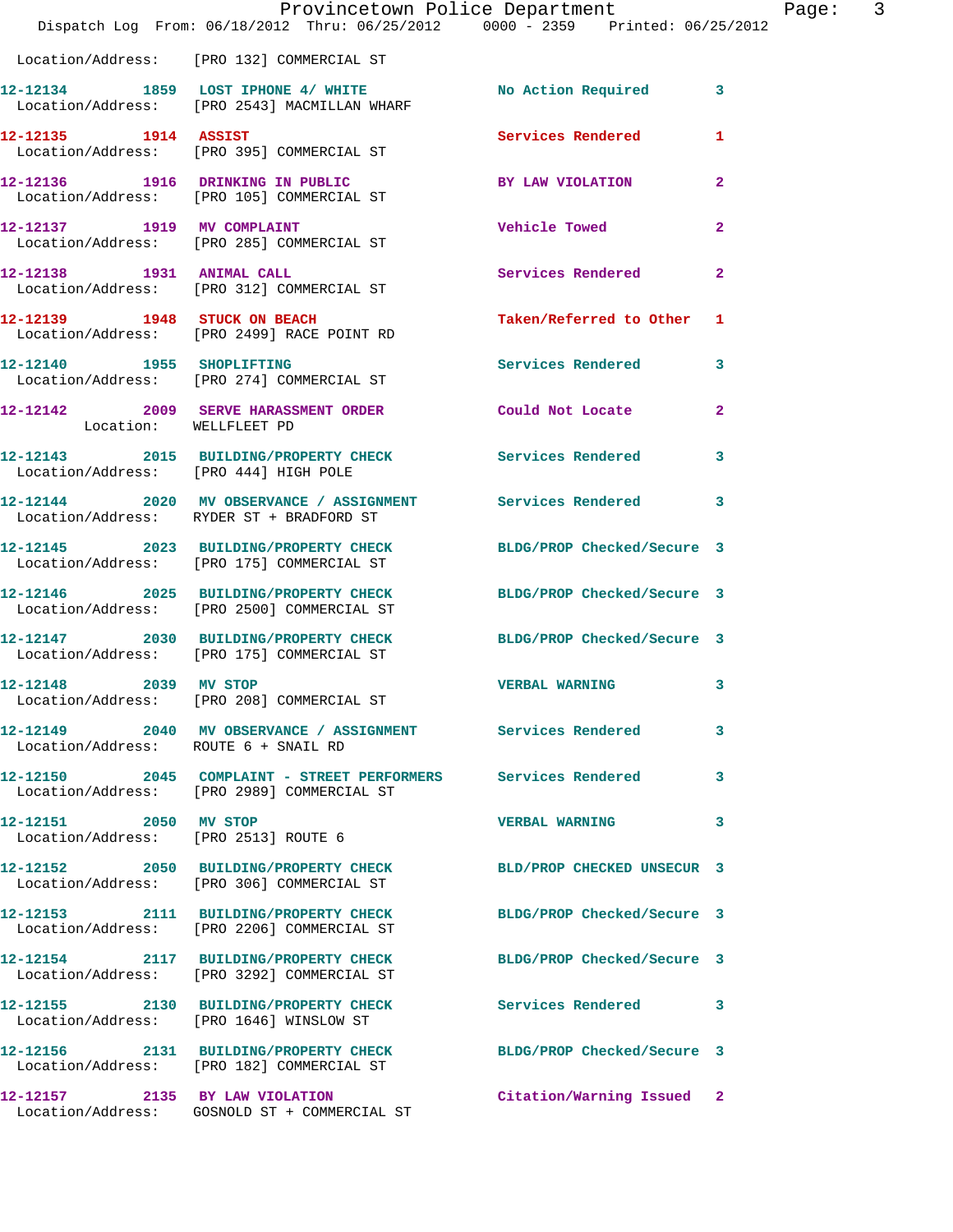|                                                    |                                                                                                                | Provincetown Police Department Page: 4 |              |    |  |
|----------------------------------------------------|----------------------------------------------------------------------------------------------------------------|----------------------------------------|--------------|----|--|
|                                                    | Dispatch Log From: 06/18/2012 Thru: 06/25/2012 0000 - 2359 Printed: 06/25/2012                                 |                                        |              |    |  |
|                                                    | 12-12158 2154 MV STOP<br>Location/Address: BRADFORD ST + WINTHROP ST                                           | No Action Required 3                   |              |    |  |
| 12-12159 2229 MV STOP<br>Location/Address: ROUTE 6 |                                                                                                                | VERBAL WARNING 3                       |              |    |  |
|                                                    | 12-12160 2233 BUILDING/PROPERTY CHECK BLDG/PROP Checked/Secure 3<br>Location/Address: [PRO 519] RACE POINT RD  |                                        |              |    |  |
|                                                    | 12-12161 2239 BUILDING/PROPERTY CHECK BLDG/PROP Checked/Secure 3<br>Location/Address: [PRO 1638] COMMERCIAL ST |                                        |              |    |  |
|                                                    | 12-12162 2245 BUILDING/PROPERTY CHECK BLDG/PROP Checked/Secure 3<br>Location/Address: [PRO 3256] COMMERCIAL ST |                                        |              |    |  |
|                                                    | 12-12163 2307 STREET PERFORMERS/VIOLATION VERBAL WARNING<br>Location/Address: FREEMAN ST + COMMERCIAL ST       |                                        | $\mathbf{3}$ |    |  |
| 12-12165 2341 MV STOP                              | Location/Address: PLEASANT ST + COMMERCIAL ST                                                                  | No Action Required 3                   |              |    |  |
| 12-12166 2342 MV STOP                              | Location/Address: [PRO 105] COMMERCIAL ST                                                                      | <b>VERBAL WARNING</b>                  | 3            |    |  |
| Location/Address: [PRO 16] BRADFORD ST             | 12-12167 2346 BUILDING/PROPERTY CHECK BLDG/PROP Checked/Secure 3                                               |                                        |              |    |  |
| Location/Address: [PRO 433] RYDER ST               | 12-12169 2347 BUILDING/PROPERTY CHECK Services Rendered 3                                                      |                                        |              |    |  |
|                                                    | 12-12168  2350 BY-LAW VIOLATION-OPEN CONT. VERBAL WARNING<br>Location/Address: [PRO 3236] COMMERCIAL ST        |                                        | $\mathbf{2}$ |    |  |
| For Date: $06/19/2012$ - Tuesday                   |                                                                                                                |                                        |              |    |  |
|                                                    | 12-12170 0001 LOBBY TRAFFIC<br>Location/Address: [PRO 542] SHANK PAINTER RD                                    | Services Rendered 2                    |              | 30 |  |
|                                                    | 12-12171 0003 MV STOP<br>Location/Address: ALDEN ST + BRADFORD ST                                              | <b>VERBAL WARNING</b>                  | 3            |    |  |
|                                                    | Location/Address: [PRO 2898] JEROME SMITH RD                                                                   | BLDG/PROP Checked/Secure 3             |              |    |  |
|                                                    | 12-12173 0031 MV OBSERVANCE / ASSIGNMENT<br>Location/Address: BRADFORD ST + RYDER ST                           | No Action Required                     | 3            |    |  |
|                                                    | 12-12174 0042 BUILDING/PROPERTY CHECK<br>Location/Address: [PRO 545] SHANK PAINTER RD                          | BLDG/PROP Checked/Secure 3             |              |    |  |
| 12-12175 0053 MV STOP                              | Location/Address: [PRO 221] COMMERCIAL ST                                                                      | <b>VERBAL WARNING</b>                  | 3            |    |  |
|                                                    |                                                                                                                |                                        |              |    |  |

**12-12176 0102 MV STOP Arrest(s) Made 3**  Location/Address: CONANT ST Refer To Arrest:  $\frac{12-142-AR}{2}$ 

**12-12177 0143 NOISE COMPLAINT SPOKEN TO 3**  Location/Address: COTTAGE ST **12-12178 0200 NOISE COMPLAINT SPOKEN TO 3**  Location/Address: [PRO 3094] COMMERCIAL ST **12-12179 0209 SPEED DOLLY ASSIGNMENT No Action Required 3**  Location/Address: NICKERSON ST + BRADFORD ST **12-12180 0249 BUILDING/PROPERTY CHECK BLDG/PROP Checked/Secure 3**  Location/Address: [PRO 3287] ROUTE 6 **12-12181 0345 ANIMAL CALL-LOOSE HUSKY No Action Required 2**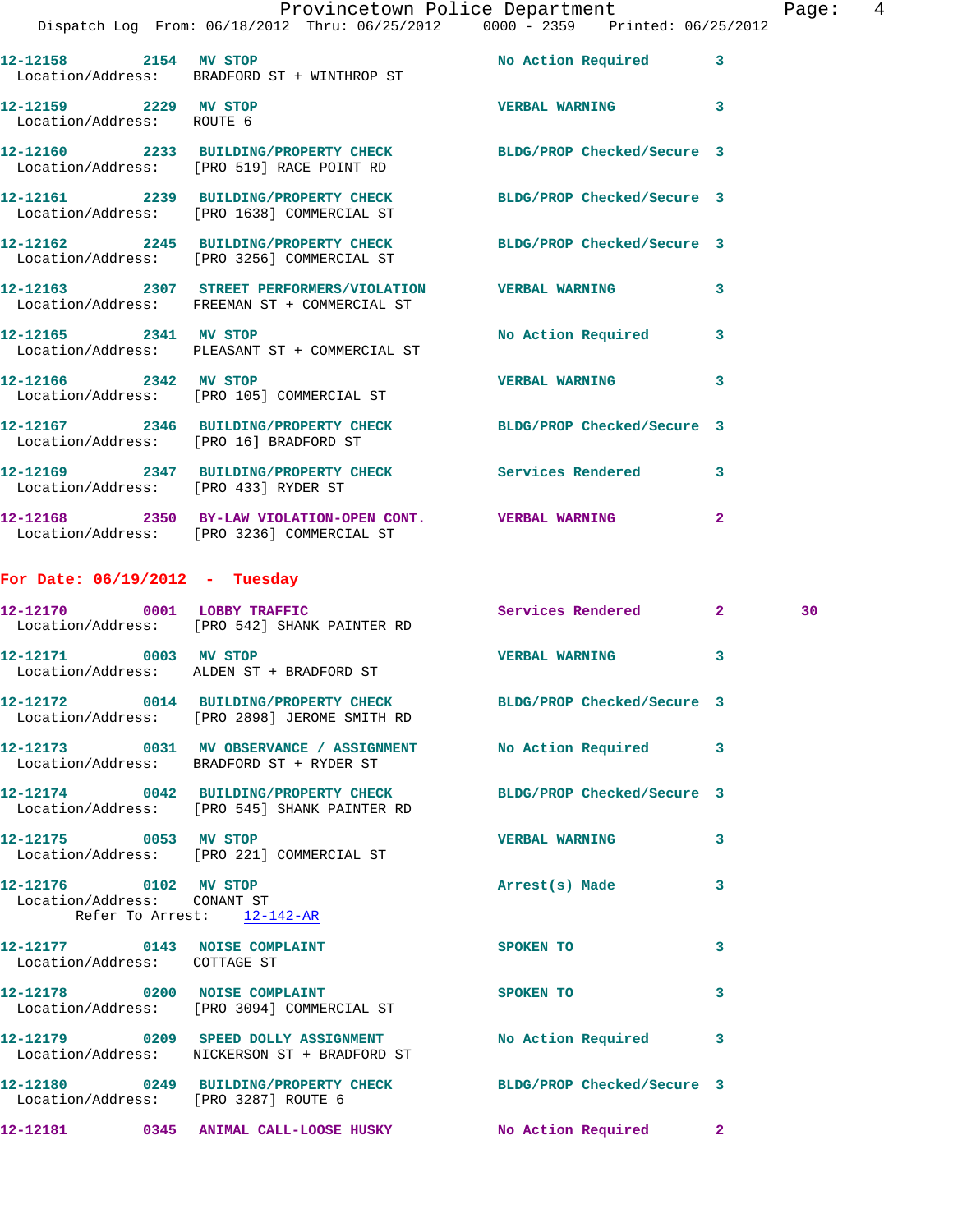|                                                                  | Dispatch Log From: 06/18/2012 Thru: 06/25/2012 0000 - 2359 Printed: 06/25/2012                                 | Provincetown Police Department Page: 5 |                |
|------------------------------------------------------------------|----------------------------------------------------------------------------------------------------------------|----------------------------------------|----------------|
| Location/Address: KILEY CT                                       |                                                                                                                |                                        |                |
|                                                                  | 12-12182 0527 BUILDING/PROPERTY CHECK BLDG/PROP Checked/Secure 3<br>Location/Address: [PRO 3317] CEMETERY RD   |                                        |                |
|                                                                  | 12-12183 0604 BUILDING/PROPERTY CHECK BLDG/PROP Checked/Secure 3<br>Location/Address: [PRO 1638] COMMERCIAL ST |                                        |                |
|                                                                  | 12-12184 0822 SUSPICIOUS ACTIVITY<br>Location/Address: [PRO 2492] WINSLOW ST                                   | Services Rendered 2                    |                |
| 12-12185 0831 GENERAL INFO                                       |                                                                                                                | Services Rendered                      | 3              |
|                                                                  | 12-12186 0843 PARKING COMPLAINT / GENERAL Services Rendered<br>Location/Address: [PRO 3456] RYDER ST EXT       |                                        | 3              |
|                                                                  | 12-12187 0901 MV COMPLAINT<br>Location/Address: [PRO 2521] ROUTE 6                                             | No Action Required                     | $\overline{2}$ |
|                                                                  | 12-12188 0952 STREET SWEEP TOW<br>Location/Address: [PRO 349] COMMERCIAL ST                                    | Vehicle Towed                          | 3              |
|                                                                  | 12-12189 1008 FOLLOW UP/PROPERTY RETURN Services Rendered<br>Location/Address: [PRO 377] COMMERCIAL ST         |                                        | $\overline{2}$ |
| 12-12190 1039 ANIMAL CALL                                        | Location/Address: [PRO 1427] PRISCILLA ALDEN RD                                                                | Services Rendered                      | $\overline{2}$ |
|                                                                  | 12-12191 1042 NOISE COMPLAINT/CAR ALARM Services Rendered<br>Location/Address: [PRO 649] COMMERCIAL ST         |                                        | 3              |
|                                                                  | 12-12192 1104 ASSIST CITIZEN 5ervices Rendered<br>Location/Address: [PRO 3632] COMMERCIAL ST                   |                                        | 3              |
|                                                                  |                                                                                                                | Services Rendered                      | 3              |
|                                                                  | 12-12194 1131 BUILDING/PROPERTY CHECK BLDG/PROP Checked/Secure 3<br>Location/Address: [PRO 2206] COMMERCIAL ST |                                        |                |
| Location/Address: [PRO 2521] ROUTE 6                             | 12-12195 1254 MV OBSERVANCE / ASSIGNMENT Services Rendered                                                     |                                        | 3              |
| 12-12196   1315 MV STOP                                          | Location/Address: [PRO 2513] ROUTE 6                                                                           | <b>VERBAL WARNING</b>                  | 3              |
|                                                                  | 12-12197 1324 ANIMAL CALL<br>Location/Address: [PRO 1418] PLEASANT ST                                          | <b>Services Rendered</b>               | $\overline{2}$ |
|                                                                  | 12-12198 1344 PARKING COMPLAINT / GENERAL GONE ON ARRIVAL<br>Location/Address: [PRO 526] RYDER ST EXT          |                                        | 3              |
|                                                                  | 12-12199 1345 ILLEGALLY PARKED MOTORCYCLES Services Rendered<br>Location: [PRO 3431] LOPES SQUARE              |                                        | 3              |
| 12-12200 1349 FIRE, OTHER                                        | Location/Address: [PRO 3609] COMMERCIAL ST                                                                     | Services Rendered                      | $\mathbf{1}$   |
| Location/Address: [PRO 521] ROUTE 6                              | 12-12201 1404 BUILDING/PROPERTY CHECK Services Rendered                                                        |                                        | 3              |
| $12 - 12202$ 1415 ALARM - FIRE<br>Location/Address: BAYBERRY AVE |                                                                                                                | False Alarm                            | 1              |
|                                                                  | 12-12203 1422 SERVE SUMMONS<br>Location/Address: [PRO 542] SHANK PAINTER RD                                    | <b>Services Rendered</b>               | 3              |
| 12-12204 1432 FOLLOW UP                                          | Location/Address: [PRO 399] COMMERCIAL ST<br>Refer To Arrest: 12-134-AR                                        | Could Not Locate                       | $\mathbf{2}$   |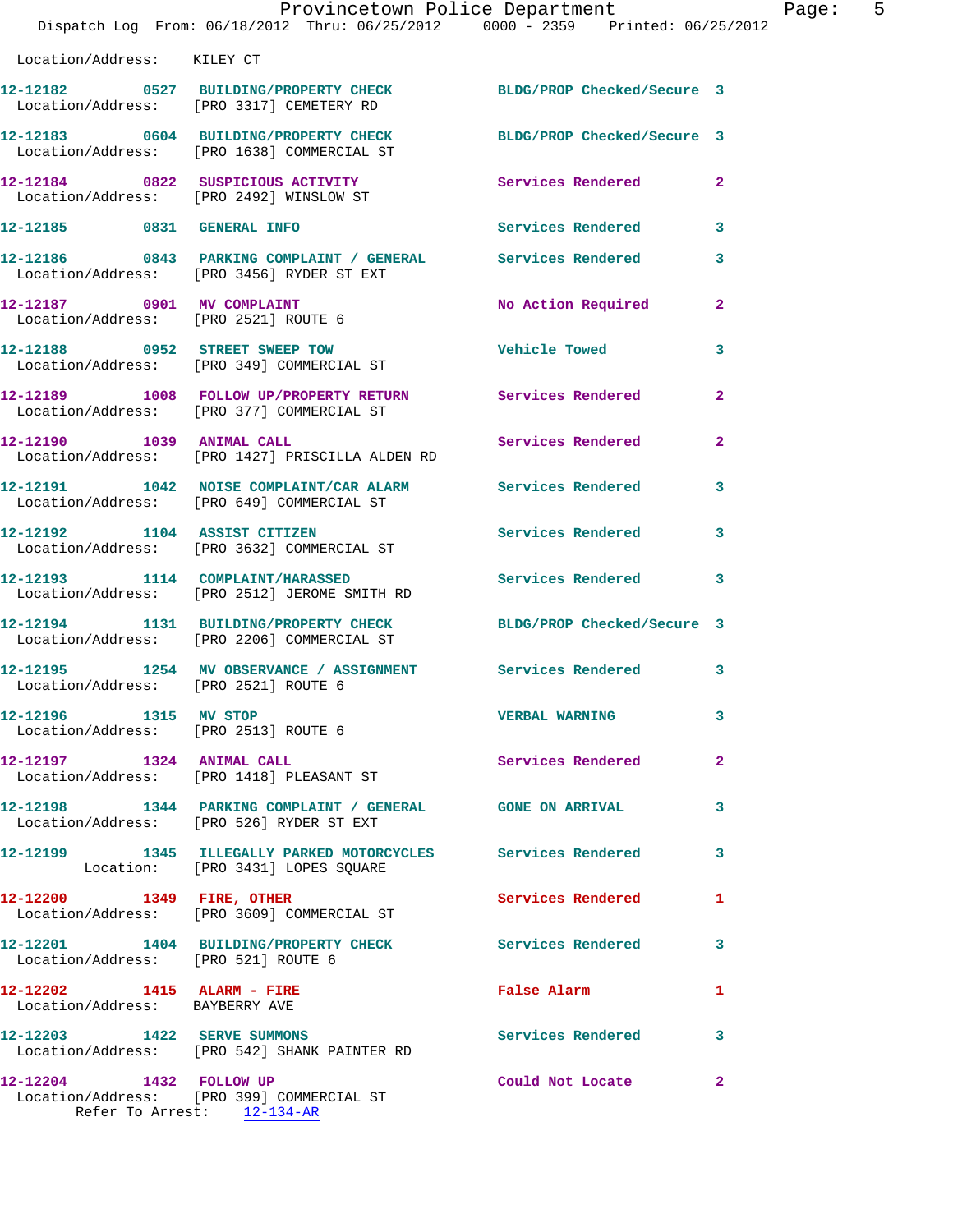|                                       | Dispatch Log From: 06/18/2012 Thru: 06/25/2012 0000 - 2359 Printed: 06/25/2012                                  | Provincetown Police Department |                | Page: 6 |  |
|---------------------------------------|-----------------------------------------------------------------------------------------------------------------|--------------------------------|----------------|---------|--|
|                                       | 12-12205 1443 VERBAL UNNECESSARY NOISE VERBAL WARNING<br>Location/Address: [PRO 2161] COMMERCIAL ST             |                                | $\mathbf{3}$   |         |  |
|                                       | 12-12206 1510 MV COMPLAINT Services Rendered 2<br>Location/Address: [PRO 542] SHANK PAINTER RD                  |                                |                | 1       |  |
|                                       | 12-12207 1533 ALARM - GENERAL<br>Location/Address: [PRO 1752] COMMERCIAL ST                                     | False Alarm <b>Example 2</b>   | $\mathbf{1}$   |         |  |
|                                       | 12-12211 1543 FOUND LG PHONE 2000 Services Rendered<br>Location/Address: [PRO 3121] COMMERCIAL ST               |                                | 3              |         |  |
|                                       | 12-12208 1545 CAT VS FOX<br>Location/Address: [PRO 1418] PLEASANT ST                                            | Services Rendered              | $\overline{2}$ |         |  |
|                                       | 12-12209 1614 MEDICAL EMERGENCY<br>Location/Address: [PRO 440] HARRY KEMP WAY                                   | Transported to Hospital 1      |                | 1       |  |
|                                       | 12-12210 1618 MEDICAL EMERGENCY<br>Location/Address: [PRO 440] HARRY KEMP WAY                                   | Transported to Hospital 1      |                |         |  |
|                                       | 12-12212 1635 LOST WALLET-RETURNED Services Rendered 3<br>Location/Address: [PRO 1909] COMMERCIAL ST            |                                |                |         |  |
| 12-12213 1655 DOG IN CAR              | Location/Address: [PRO 357] COMMERCIAL ST                                                                       | No Action Required 2           |                |         |  |
|                                       | 12-12214 1700 M/V RELEASE                                                                                       | Services Rendered              | 3              |         |  |
|                                       | 12-12215 1732 PARK, WALK & TALK<br>Location: [PRO 3431] LOPES SQUARE                                            | Services Rendered              | $\mathbf{2}$   |         |  |
|                                       | 12-12216 1804 MEDICAL/CODE 99<br>Location/Address: [PRO 1550] COMMERCIAL ST                                     | Transported to Hospital 1      |                |         |  |
|                                       | 12-12217 1825 COMPLAINT - STREET PERFORMERS LICENSING VIOLATION 3<br>Location/Address: [PRO 3094] COMMERCIAL ST |                                |                |         |  |
|                                       | 12-12218 1859 BUILDING/PROPERTY CHECK<br>Location/Address: [PRO 1168] WINTHROP ST                               | Services Rendered              | $\mathbf{3}$   |         |  |
|                                       | 12-12219 1902 SPEED DOLLY ASSIGNMENT Services Rendered 3<br>Location/Address: NICKERSON ST + BRADFORD ST        |                                |                |         |  |
| 12-12220 1920 MV STOP                 | Location/Address: PRINCE ST + BRADFORD ST                                                                       | <b>VERBAL WARNING</b>          | 3              |         |  |
| 12-12221 1924 MV STOP                 | Location/Address: BROWNE ST + SHANK PAINTER RD                                                                  | <b>VERBAL WARNING</b>          | $\mathbf{3}$   |         |  |
|                                       | 12-12223 1958 FOX ON PROPERTY<br>Location/Address: [PRO 1976] COMMERCIAL ST                                     | Services Rendered              | $\mathbf{2}$   |         |  |
|                                       | 12-12224 2014 BUILDING/PROPERTY CHECK<br>Location/Address: [PRO 2206] COMMERCIAL ST                             | BLDG/PROP Checked/Secure 3     |                |         |  |
| Location/Address: [PRO 444] HIGH POLE | 12-12225 2015 BUILDING/PROPERTY CHECK BLDG/PROP Checked/Secure 3                                                |                                |                |         |  |
|                                       | 12-12226 2019 BUILDING/PROPERTY CHECK BLDG/PROP Checked/Secure 3<br>Location/Address: [PRO 444] HIGH POLE HILL  |                                |                |         |  |
|                                       | 12-12227 2021 MV OBSERVANCE / ASSIGNMENT Services Rendered 3<br>Location/Address: CONWELL ST + OFF CONWELL ST   |                                |                |         |  |
| 12-12228 2023 MV STOP                 | Location/Address: ROUTE 6 + SNAIL RD                                                                            | VERBAL WARNING 3               |                |         |  |
|                                       | 12-12229 2057 BUILDING/PROPERTY CHECK BLDG/PROP Checked/Secure 3<br>Location/Address: [PRO 3292] COMMERCIAL ST  |                                |                |         |  |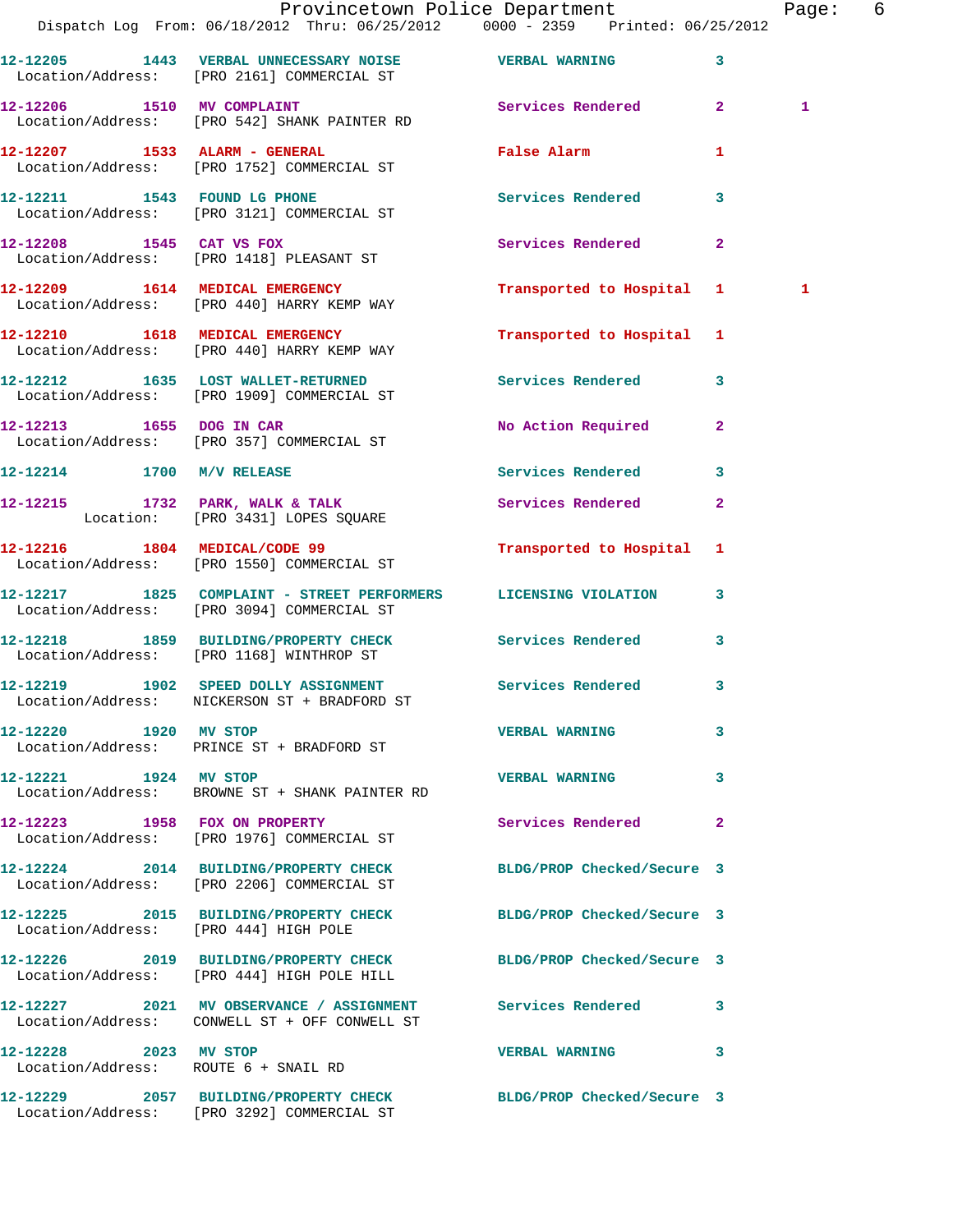|                                                           | Provincetown Police Department<br>Dispatch Log From: 06/18/2012 Thru: 06/25/2012 0000 - 2359 Printed: 06/25/2012 |                            | Page: 7        |
|-----------------------------------------------------------|------------------------------------------------------------------------------------------------------------------|----------------------------|----------------|
|                                                           | 12-12230 2106 MV OBSERVANCE / ASSIGNMENT Services Rendered<br>Location/Address: [PRO 2577] BRADFORD ST           |                            | $\mathbf{3}$   |
| 12-12231 2111 MV STOP                                     | Location/Address: [PRO 43] BRADFORD ST                                                                           | <b>VERBAL WARNING</b>      | 3              |
|                                                           | 12-12232 2119 MV STOP<br>Location/Address: [PRO 1507] BRADFORD ST                                                | <b>VERBAL WARNING</b>      | 3              |
| 12-12233 2125 MV STOP<br>Location/Address: HIGH POLE HILL |                                                                                                                  | <b>VERBAL WARNING</b>      | 3              |
|                                                           | 12-12234 2126 MEDICAL EMERGENCY<br>Location/Address: [PRO 3670] SHANK PAINTER RD                                 | PATIENT REFUSAL            | $\mathbf{1}$   |
|                                                           | 12-12235 2137 BUILDING/PROPERTY CHECK Services Rendered<br>Location/Address: [PRO 2898] JEROME SMITH RD          |                            | 3              |
|                                                           | 12-12236 2141 BUILDING/PROPERTY CHECK BLDG/PROP Checked/Secure 3<br>Location/Address: [PRO 1638] COMMERCIAL ST   |                            |                |
|                                                           | 12-12237 2143 BUILDING/PROPERTY CHECK BLDG/PROP Checked/Secure 3<br>Location/Address: [PRO 530] SHANKPAINTER RD  |                            |                |
|                                                           | 12-12239 2147 BUILDING/PROPERTY CHECK BLDG/PROP Checked/Secure 3<br>Location/Address: [PRO 519] RACE POINT RD    |                            |                |
|                                                           | 12-12238 2149 MV COMPLAINT<br>Location/Address: RYDER ST + BRADFORD ST                                           | Could Not Locate 2         |                |
|                                                           | 12-12241 2212 BUILDING/PROPERTY CHECK BLDG/PROP Checked/Secure 3<br>Location/Address: [PRO 306] COMMERCIAL ST    |                            |                |
|                                                           | 12-12242 2220 BUILDING/PROPERTY CHECK BLDG/PROP Checked/Secure 3<br>Location/Address: [PRO 3256] COMMERCIAL ST   |                            |                |
|                                                           | 12-12243 2237 BUILDING/PROPERTY CHECK BLDG/PROP Checked/Secure 3<br>Location/Address: [PRO 105] COMMERCIAL ST    |                            |                |
| Location/Address: CONWELL ST + ROUTE 6                    | 12-12245 2311 MV COMPLAINT                                                                                       | <b>VERBAL WARNING</b>      | $\mathbf{2}$   |
|                                                           | 12-12246 2324 BUILDING/PROPERTY CHECK<br>Location/Address: [PRO 306] COMMERCIAL ST                               | BLDG/PROP Checked/Secure 3 |                |
| Location/Address: [PRO 569] WINSLOW ST                    | 12-12247 2327 BUILDING/PROPERTY CHECK BLDG/PROP Checked/Secure 3                                                 |                            |                |
| 12-12248 2332 SUSPICIOUS M/V                              | Location/Address: [PRO 595] BRADFORD ST                                                                          | No Action Required         | $\overline{2}$ |
| 12-12249 2349 MV STOP                                     | Location/Address: MONTELLO ST + BRADFORD ST                                                                      | <b>VERBAL WARNING</b>      | 3              |
|                                                           | 12-12250 2352 MV OBSERVANCE / ASSIGNMENT Services Rendered<br>Location/Address: BRADFORD ST + RYDER ST           |                            | 3              |
|                                                           | 12-12251 2359 MV OBSERVANCE / ASSIGNMENT Services Rendered<br>Location/Address: BRADFORD ST + RYDER ST           |                            | 3              |
| For Date: $06/20/2012$ - Wednesday                        |                                                                                                                  |                            |                |
|                                                           | 12-12252 0001 MV OBSERVANCE / ASSIGNMENT Services Rendered<br>Location/Address: BRADFORD ST + HOWLAND ST         |                            | 3              |
| 12-12253 0004 MV STOP                                     | Location/Address: HOWLAND ST + BRADFORD ST                                                                       | <b>VERBAL WARNING</b>      | 3              |
|                                                           |                                                                                                                  |                            |                |

**12-12254 0010 MV STOP VERBAL WARNING 3** 

Location/Address: CENTRAL ST + COMMERCIAL ST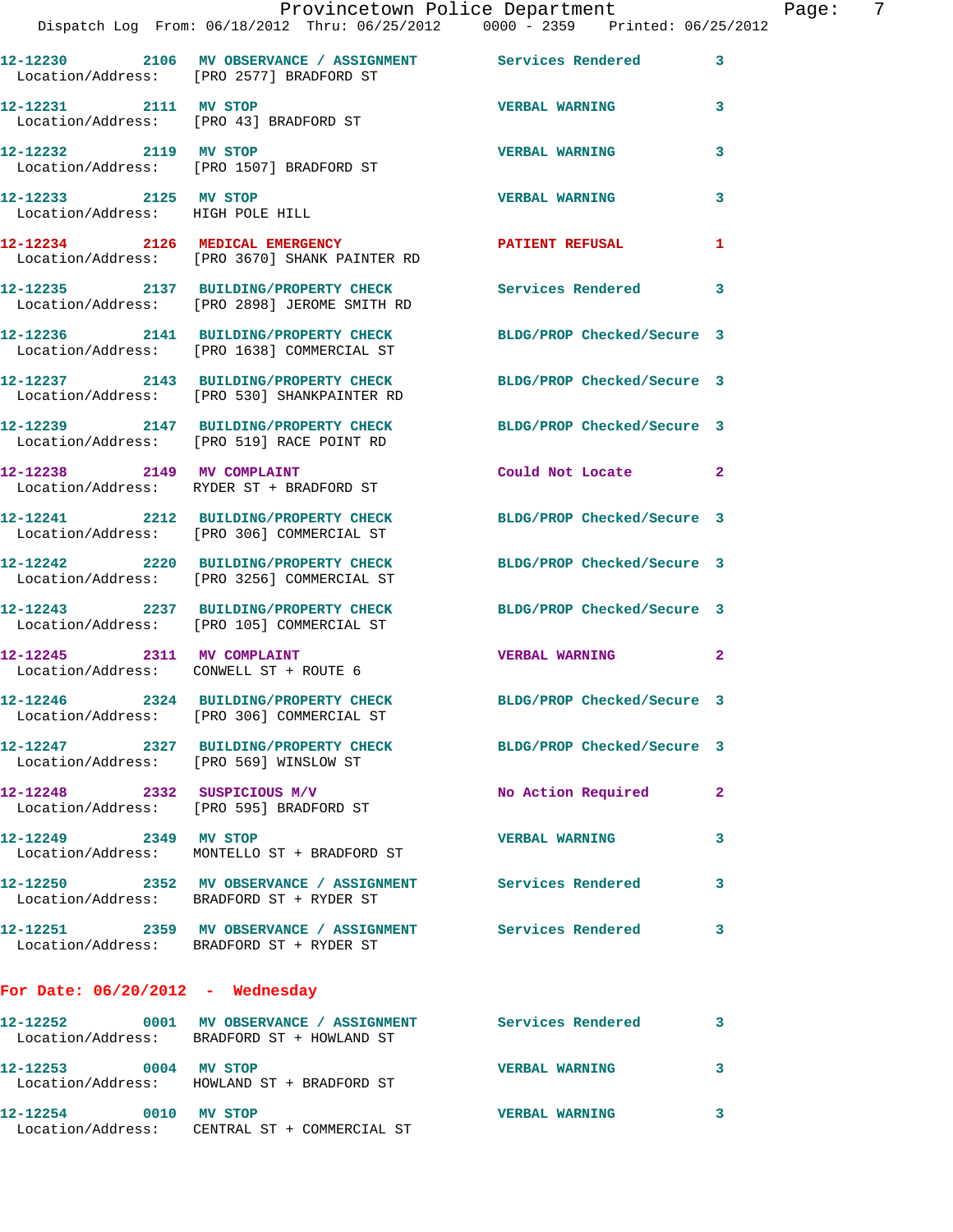|                                                     | 12-12255 0021 MV STOP<br>Location/Address: [PRO 28] BRADFORD ST                                                 | <b>VERBAL WARNING</b>      | 3            |    |
|-----------------------------------------------------|-----------------------------------------------------------------------------------------------------------------|----------------------------|--------------|----|
| 12-12256 0025 MV STOP                               | Location/Address: BANGS ST + BRADFORD ST                                                                        | <b>VERBAL WARNING</b>      | 3            |    |
|                                                     | 12-12257 0033 BUILDING/PROPERTY CHECK<br>Location/Address: [PRO 175] COMMERCIAL ST                              | BLDG/PROP Checked/Secure 3 |              |    |
| 12-12258 0033 MV STOP                               | Location/Address: COTTAGE ST + BRADFORD ST                                                                      | <b>VERBAL WARNING</b>      | 3            |    |
| 12-12259 0046 MV STOP                               | Location/Address: [PRO 731] BRADFORD ST                                                                         | <b>VERBAL WARNING</b>      | 3            |    |
| 12-12260 0051 MV STOP                               |                                                                                                                 | <b>VERBAL WARNING</b>      | 3            |    |
| Location/Address: RYDER ST                          | 12-12262 0056 FOUND WALLET-RET.                                                                                 | Services Rendered          | 3            |    |
| Location/Address: RYDER ST<br>12-12261 0057 MV STOP |                                                                                                                 | <b>VERBAL WARNING</b>      | 3            |    |
|                                                     | Location/Address: HOWLAND ST + BRADFORD ST                                                                      |                            |              |    |
| Location/Address: [ORL] ROUTE 28                    | 12-12263 0114 ASSIST AGENCY / MUTUAL AID Taken/Referred to Other 3                                              |                            |              |    |
|                                                     | 12-12264 0137 BUILDING/PROPERTY CHECK<br>Location/Address: [PRO 2206] COMMERCIAL ST                             | BLDG/PROP Checked/Secure 3 |              |    |
| 12-12265 0139 MV STOP                               | Location/Address: CONWELL ST + HARRY KEMP WAY                                                                   | <b>VERBAL WARNING</b>      | 3            |    |
| 12-12266 0151 GENERAL INFO                          |                                                                                                                 | No Action Required         | 3            |    |
|                                                     | 12-12267 0208 MV STOP<br>Location/Address: ROUTE 6 + SNAIL RD                                                   | <b>VERBAL WARNING</b>      | 3            |    |
|                                                     | 12-12268 0221 BUILDING/PROPERTY CHECK<br>Location/Address: [PRO 2543] MACMILLAN                                 | BLDG/PROP Checked/Secure 3 |              |    |
|                                                     | 12-12269 0229 BUILDING/PROPERTY CHECK<br>Location/Address: [PRO 516] RACE POINT RD                              | BLDG/PROP Checked/Secure 3 |              |    |
|                                                     | 12-12270 0421 NOISE COMPLAINT<br>Location/Address: [PRO 3296] SHANK PAINTER RD                                  | SPOKEN TO                  |              |    |
|                                                     | 12-12271 0430 BUILDING/PROPERTY CHECK BLDG/PROP Checked/Secure 3<br>Location/Address: [PRO 545] SHANKPAINTER RD |                            |              |    |
| 12-12272 0506 ASSIST CITIZEN                        | Location/Address: [PRO 3430] COMMERCIAL ST<br>Refer To Arrest: 12-134-AR                                        | No Action Required 3       |              |    |
|                                                     | 12-12273 0528 BUILDING/PROPERTY CHECK BLDG/PROP Checked/Secure 3<br>Location/Address: [PRO 3287] ROUTE 6        |                            |              |    |
|                                                     | 12-12274 0530 BUILDING/PROPERTY CHECK<br>Location/Address: [PRO 1638] COMMERCIAL ST                             | BLDG/PROP Checked/Secure 3 |              |    |
|                                                     | 12-12275 0531 MV OBSERVANCE / ASSIGNMENT Services Rendered<br>Location/Address: ROUTE 6 + SNAIL RD              |                            | 3            |    |
| 12-12276 0533 MV STOP                               | Location/Address: ROUTE 6 + SNAIL RD                                                                            | Citation/Warning Issued    | 3            |    |
|                                                     | 12-12277 0544 LOBBY TRAFFIC<br>Location/Address: [PRO 542] SHANK PAINTER RD                                     | Services Rendered          | $\mathbf{2}$ | 29 |
|                                                     | 12-12279 0608 SPEED DOLLY ASSIGNMENT                                                                            | No Action Required         | 3            |    |
|                                                     |                                                                                                                 |                            |              |    |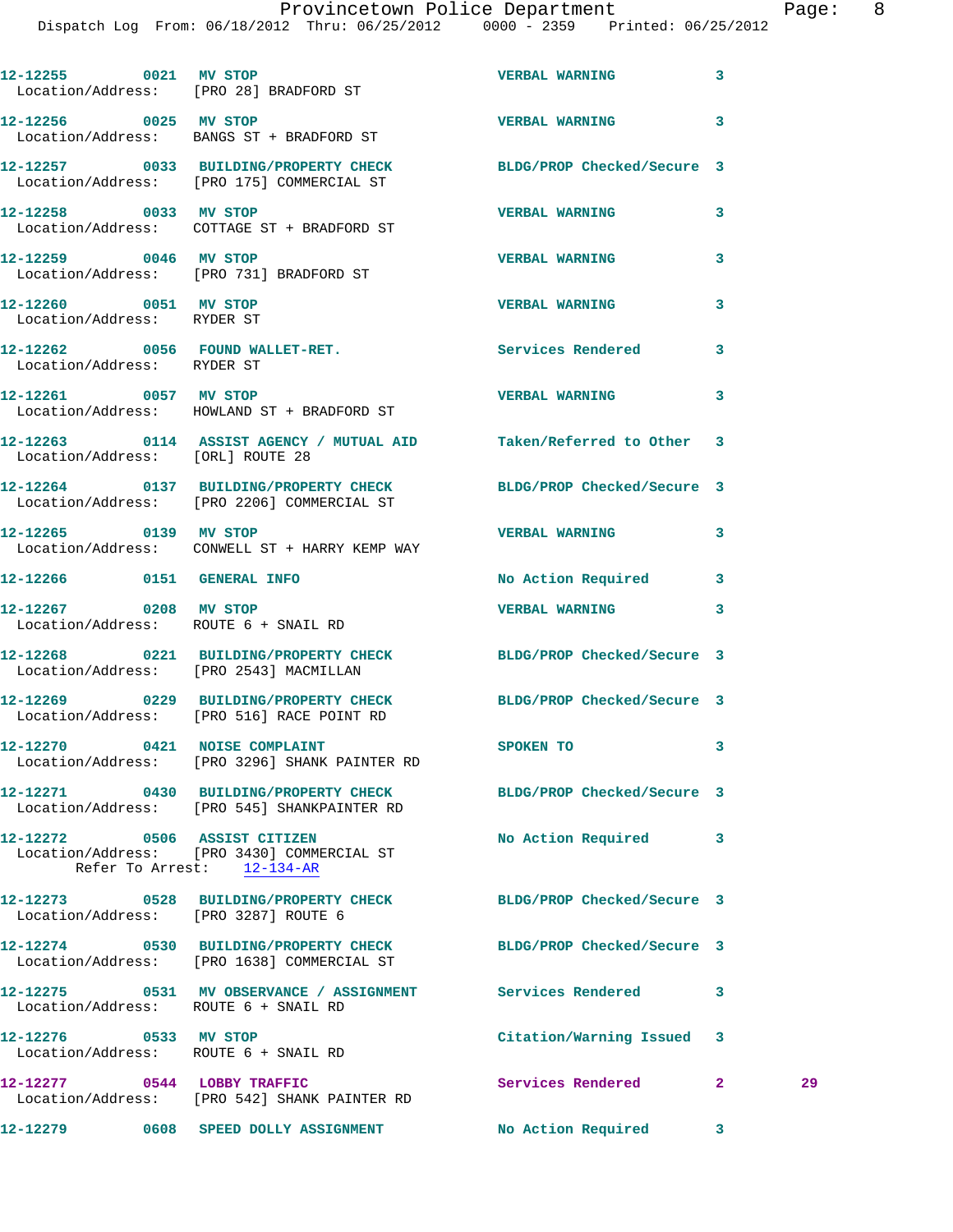|                                      | Provincetown Police Department<br>Dispatch Log From: 06/18/2012 Thru: 06/25/2012 0000 - 2359 Printed: 06/25/2012 |                             | Page: 9        |
|--------------------------------------|------------------------------------------------------------------------------------------------------------------|-----------------------------|----------------|
|                                      | Location/Address: [PRO 3260] BRADFORD ST EXT                                                                     |                             |                |
|                                      | 12-12280 0621 BUILDING/PROPERTY CHECK BLDG/PROP Checked/Secure 3<br>Location/Address: [PRO 3287] ROUTE 6         |                             |                |
|                                      | 12-12281 0634 BUILDING/PROPERTY CHECK BLDG/PROP Checked/Secure 3<br>Location/Address: [PRO 3317] CEMETERY RD     |                             |                |
|                                      | 12-12282 0756 FOLLOW UP<br>Location/Address: [PRO 1976] COMMERCIAL ST                                            | Services Rendered 2         |                |
|                                      | 12-12283 0804 BUILDING/PROPERTY CHECK BLDG/PROP Checked/Secure 3<br>Location/Address: [PRO 526] RYDER ST EXT     |                             |                |
|                                      | 12-12284 0810 MV STOP<br>Location/Address: RACE POINT RD + NELSON AVE                                            | <b>VERBAL WARNING</b>       | $\mathbf{3}$   |
|                                      | 12-12285 0814 PARK, WALK & TALK Services Rendered<br>Location/Address: [PRO 526] RYDER ST EXT                    |                             | $\overline{2}$ |
|                                      | 12-12286 0817 PARKING COMPLAINT / GENERAL Vehicle Towed 3<br>Location/Address: [PRO 1587] PEARL ST               |                             |                |
|                                      | 12-12287 0833 PARK, WALK & TALK 30 Services Rendered<br>Location/Address: [PRO 285] COMMERCIAL ST                |                             | $\mathbf{2}$   |
| 12-12288 0844 BIKE RACE              | Location/Address: [PRO 542] SHANK PAINTER RD                                                                     | No Action Required 2        |                |
| Location/Address: [PRO 571] ALDEN ST | 12-12289 0905 BUILDING/PROPERTY CHECK BLDG/PROP Checked/Secure 3                                                 |                             |                |
|                                      | 12-12290 0906 MV OBSERVANCE / ASSIGNMENT Services Rendered 3<br>Location/Address: HOWLAND ST + HARRY KEMP WAY    |                             |                |
|                                      | 12-12291 0914 MV STOP<br>Location/Address: HOWLAND ST + ROUTE 6                                                  | <b>VERBAL WARNING</b>       | $\mathbf{3}$   |
|                                      | $12-12292$ 0918 PARK, WALK & TALK<br>Location/Address: [PRO 537] SHANK PAINTER RD                                | Services Rendered           | $\mathbf{2}$   |
|                                      | 12-12293 0921 STREET SWEEP TOW<br>Location/Address: [PRO 608] COMMERCIAL ST                                      | Vehicle Towed               | $\mathbf{3}$   |
|                                      | 12-12294 0925 STREET SWEEP TOW<br>Location/Address: [PRO 319] COMMERCIAL ST                                      | Vehicle Towed <b>Search</b> | 3              |
|                                      | 12-12295 0939 TTY TEST CALL<br>Location/Address: [PRO 542] SHANK PAINTER RD                                      | <b>Services Rendered</b> 1  |                |
| 12-12296 1017 FOLLOW UP              | Location/Address: [PRO 542] SHANK PAINTER RD                                                                     | Services Rendered 2         |                |
|                                      | 12-12297 1040 BUILDING/PROPERTY CHECK BLDG/PROP Checked/Secure 3<br>Location/Address: [PRO 3259] MACMILLAN       |                             |                |
|                                      | 12-12298 1053 LOST SILVER HEART KEYS Services Rendered 3<br>Location/Address: [PRO 542] SHANK PAINTER RD         |                             |                |
| Location/Address: [PRO 3440] ROUTE 6 | 12-12299 1059 MV OBSERVANCE / ASSIGNMENT Services Rendered                                                       |                             | 3              |
| 12-12300 1109 MV STOP                | Location/Address: [PRO 2479] ROUTE 6                                                                             | <b>VERBAL WARNING</b>       | 3              |
|                                      | 12-12301 1113 PARK, WALK & TALK<br>Location/Address: [PRO 105] COMMERCIAL ST                                     | Services Rendered           | $\mathbf{2}$   |
| 12-12302 1147 GENERAL INFO           |                                                                                                                  | Services Rendered           | 3              |
|                                      | 12-12303 1154 FOUND DOG/RETURNED Services Rendered                                                               |                             | $\mathbf{2}$   |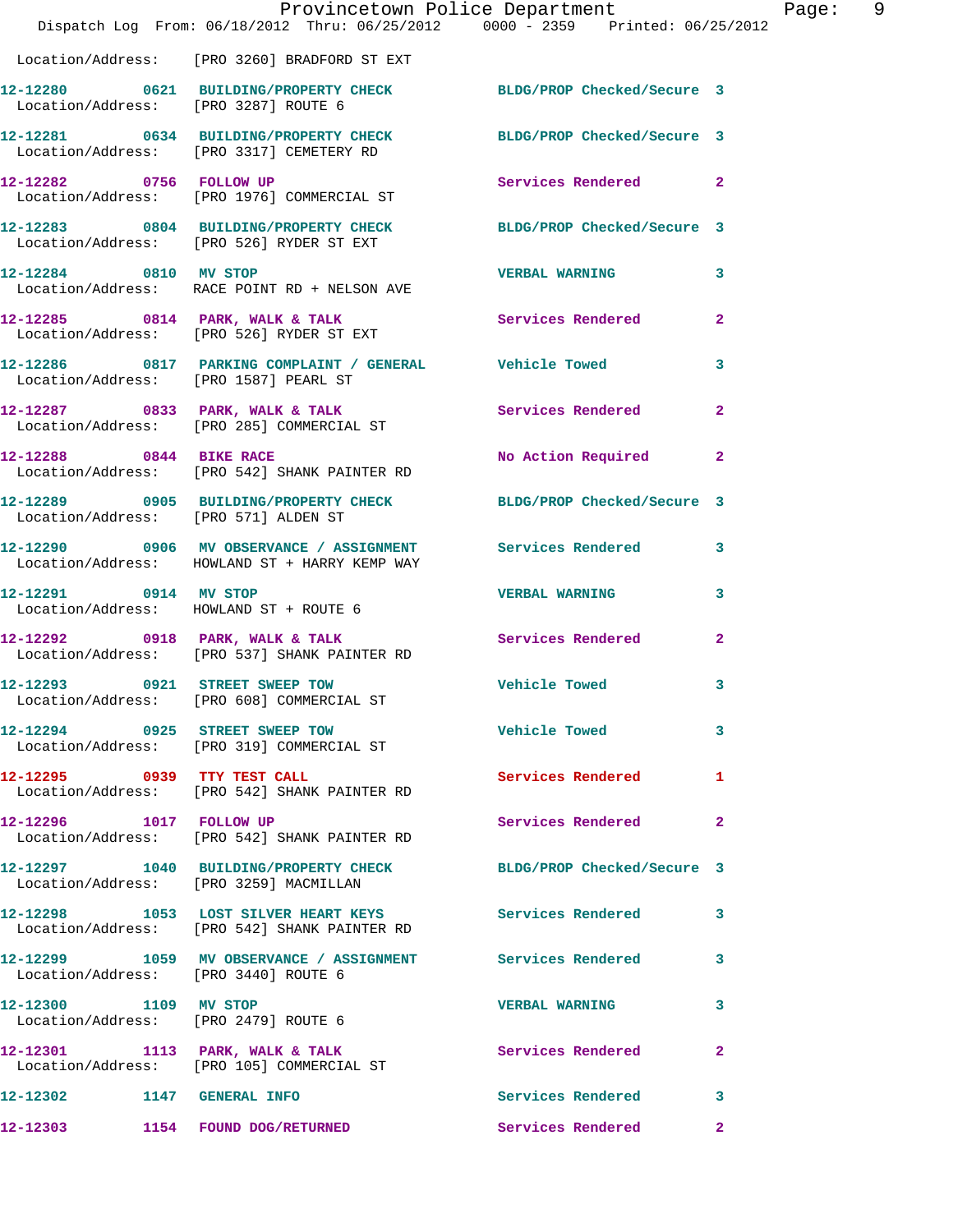|                                                          | Provincetown Police Department                                                                                    |                            |              |
|----------------------------------------------------------|-------------------------------------------------------------------------------------------------------------------|----------------------------|--------------|
|                                                          | Dispatch Log From: 06/18/2012 Thru: 06/25/2012 0000 - 2359 Printed: 06/25/2012                                    |                            |              |
|                                                          | Location/Address: [PRO 542] SHANK PAINTER RD                                                                      |                            |              |
|                                                          | 12-12304 1158 LOST GRAY WALLET/FOUND Services Rendered<br>Location/Address: [PRO 542] SHANK PAINTER RD            |                            | $\mathbf{3}$ |
|                                                          | 12-12305 1227 FOUND CREDIT CARD Services Rendered<br>Location/Address: [PRO 196] COMMERCIAL ST                    |                            | 3            |
| 12-12306 1252 MV DISABLED                                | Location/Address: [PRO 2513] ROUTE 6                                                                              | <b>Services Rendered</b>   | $\mathbf{2}$ |
|                                                          | 12-12307 1410 ASSIST CITIZEN<br>Location/Address: [PRO 542] SHANK PAINTER RD                                      | Services Rendered          | 3            |
|                                                          | 12-12308 1537 ASST TOWN MANAGER<br>Location/Address: [PRO 105] COMMERCIAL ST                                      | Services Rendered          | 3            |
|                                                          | 12-12309 1540 COMPLAINT - STREET PERFORMERS LICENSING VIOLATION<br>Location/Address: [PRO 217] COMMERCIAL ST      |                            | 3            |
|                                                          | 12-12310 1600 LOST AM EX CARD<br>Location/Address: [PRO 542] SHANK PAINTER RD                                     | Services Rendered          | 3            |
|                                                          | 12-12311 1605 MV OBSERVANCE / ASSIGNMENT Services Rendered<br>Location/Address: [PRO 2521] ROUTE 6                |                            | 3            |
| 12-12312 1623 MV STOP                                    | Location/Address: ROUTE 6 + CONWELL ST                                                                            | Citation/Warning Issued    | 3            |
|                                                          | 12-12313 1700 BUILDING/PROPERTY CHECK<br>Location/Address: [PRO 1168] WINTHROP ST                                 | BLDG/PROP Checked/Secure 3 |              |
| Refer To Arrest: 12-144-AR                               | 12-12314 1708 ASSIST CITIZEN<br>Location/Address: [PRO 542] SHANK PAINTER RD                                      | Arrest(s) Made             | 3            |
| 12-12315 1738 AIRCRAFT                                   | Location/Address: [PRO 516] RACE POINT RD                                                                         | <b>Services Rendered</b>   | $\mathbf{2}$ |
| 12-12316 1843 MV ACCIDENT<br>Refer To Accident: 12-26-AC | Location/Address: [PRO 2704] COMMERCIAL ST                                                                        | <b>Services Rendered</b>   | 1            |
|                                                          | 12-12317 1906 SPEED DOLLY ASSIGNMENT Services Rendered<br>Location/Address: [PRO 542] SHANK PAINTER RD            |                            | 3            |
|                                                          | 12-12319 1945 COMPLAINT/NEIGHBOR<br>Location/Address: [PRO 1841] NICKERSON ST                                     | <b>Services Rendered</b>   | 3            |
|                                                          | 12-12321 2045 COMPLAINT - STREET PERFORMERS Citation/Warning Issued<br>Location/Address: [PRO 3094] COMMERCIAL ST |                            | 3            |
| 12-12322 2100 MV STOP                                    | Location/Address: [PRO 2577] BRADFORD ST                                                                          | <b>VERBAL WARNING</b>      | 3            |
|                                                          | 12-12323 2104 MV OBSERVANCE / ASSIGNMENT Services Rendered<br>Location/Address: [PRO 2577] BRADFORD ST            |                            | 3            |
|                                                          | 12-12324 2106 MV OBSERVANCE / ASSIGNMENT Services Rendered<br>Location/Address: BRADFORD ST + HOWLAND ST          |                            | 3            |
|                                                          | 12-12325 2116 BUILDING/PROPERTY CHECK BLDG/PROP Checked/Secure 3<br>Location/Address: [PRO 175] COMMERCIAL ST     |                            |              |
|                                                          | 12-12326 2117 BUILDING/PROPERTY CHECK BLDG/PROP Checked/Secure 3<br>Location/Address: [PRO 182] COMMERCIAL ST     |                            |              |
| 12-12327 2121 MV STOP                                    | Location/Address: STANDISH ST + BRADFORD ST                                                                       | <b>VERBAL WARNING</b>      | 3            |
| 12-12328 2124 MV STOP                                    |                                                                                                                   | <b>VERBAL WARNING</b>      | 3            |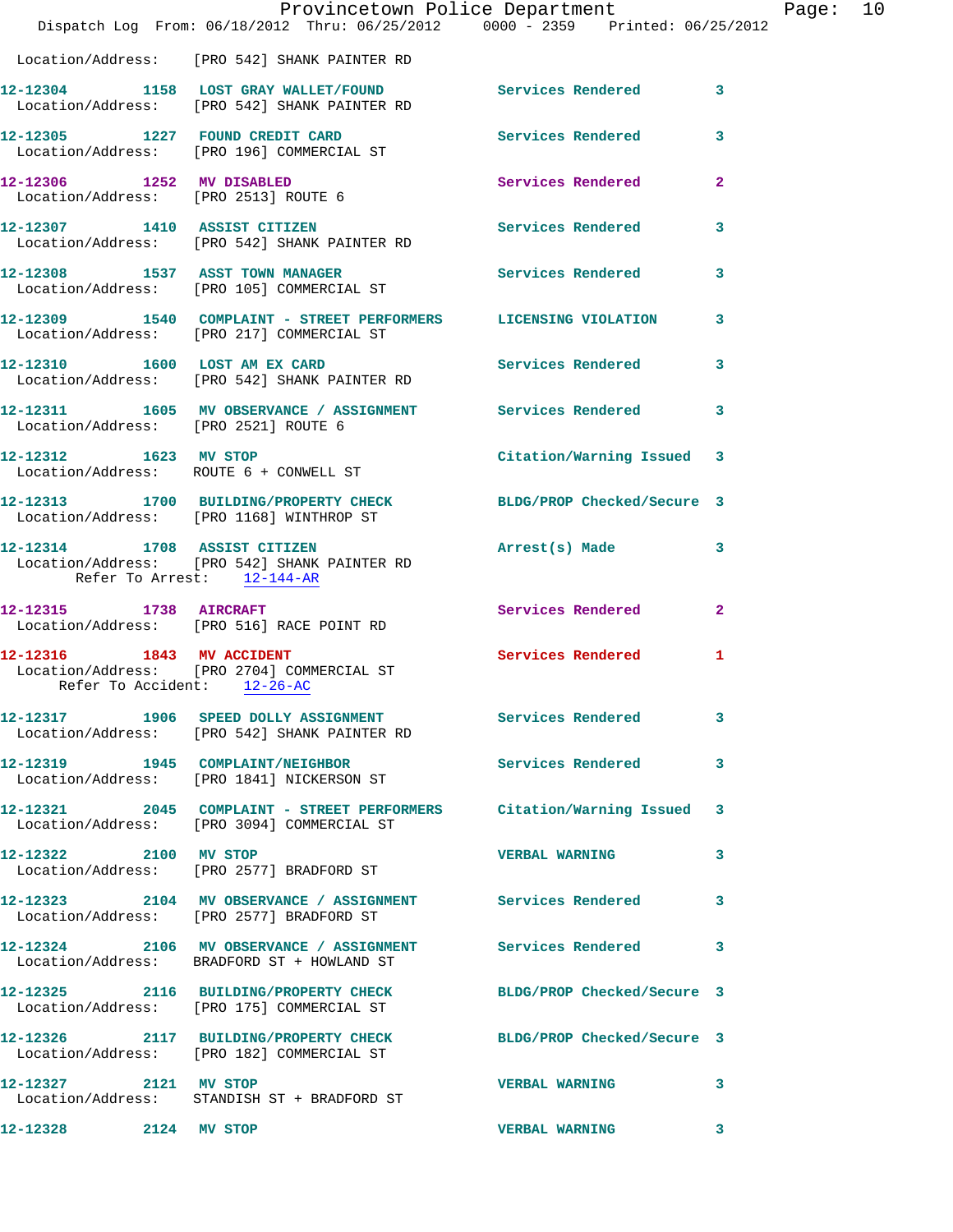|                                                          | Provincetown Police Department<br>Dispatch Log From: 06/18/2012 Thru: 06/25/2012 0000 - 2359 Printed: 06/25/2012 |                            |   |
|----------------------------------------------------------|------------------------------------------------------------------------------------------------------------------|----------------------------|---|
|                                                          | Location/Address: ANTHONY ST + BRADFORD ST                                                                       |                            |   |
| 12-12329 2130 MV STOP                                    | Location/Address: STANDISH ST + BRADFORD ST                                                                      | <b>VERBAL WARNING</b>      | 3 |
| 12-12330 2134 MV STOP                                    | Location/Address: HOWLAND ST + ROUTE 6                                                                           | <b>VERBAL WARNING</b>      | 3 |
|                                                          | 12-12331 2141 BUILDING/PROPERTY CHECK<br>Location/Address: [PRO 3609] COMMERCIAL ST                              | BLDG/PROP Checked/Secure 3 |   |
|                                                          | 12-12332 2141 BUILDING/PROPERTY CHECK<br>Location/Address: [PRO 1638] COMMERCIAL ST                              | BLDG/PROP Checked/Secure 3 |   |
| Location/Address: [PRO 16] BRADFORD ST                   | 12-12333 2153 BUILDING/PROPERTY CHECK                                                                            | BLDG/PROP Checked/Secure 3 |   |
|                                                          | 12-12334 2158 BUILDING/PROPERTY CHECK<br>Location/Address: [PRO 530] SHANKPAINTER RD                             | BLDG/PROP Checked/Secure 3 |   |
|                                                          | 12-12335 2204 BUILDING/PROPERTY CHECK<br>Location/Address: [PRO 519] RACE POINT RD                               | BLDG/PROP Checked/Secure 3 |   |
| 12-12336 2216 MV STOP                                    | Location/Address: COMMERCIAL ST + CARVER ST                                                                      | <b>VERBAL WARNING</b>      | 3 |
|                                                          | 12-12337 2217 BUILDING/PROPERTY CHECK<br>Location/Address: [PRO 306] COMMERCIAL ST                               | BLDG/PROP Checked/Secure 3 |   |
|                                                          | 12-12338 2227 BUILDING/PROPERTY CHECK<br>Location/Address: [PRO 526] RYDER ST EXT                                | BLDG/PROP Checked/Secure 3 |   |
|                                                          | 12-12339 2229 BUILDING/PROPERTY CHECK<br>Location/Address: [PRO 105] COMMERCIAL ST                               | BLDG/PROP Checked/Secure 3 |   |
|                                                          | 12-12340 2244 MV STOP<br>Location: [PRO 3431] LOPES SQUARE                                                       | <b>VERBAL WARNING</b>      | 3 |
|                                                          | 12-12341 2305 BUILDING/PROPERTY CHECK<br>Location/Address: [PRO 530] SHANKPAINTER RD                             | BLDG/PROP Checked/Secure 3 |   |
| 12-12342 2315 MV STOP                                    | Location/Address: [PRO 3313] STANDISH ST                                                                         | <b>VERBAL WARNING</b>      | 3 |
|                                                          | 12-12343 2319 BUILDING/PROPERTY CHECK<br>Location/Address: [PRO 3256] COMMERCIAL ST                              | BLDG/PROP Checked/Secure 3 |   |
| 12-12344 2340 MV STOP                                    | Location/Address: HARRY KEMP WAY + CONWELL ST                                                                    | <b>VERBAL WARNING</b>      | 3 |
| 12-12345 2340 MV ACCIDENT<br>Refer To Accident: 12-27-AC | Location: [EAS] TOWN OF EASTHAM                                                                                  | No Action Required         | 1 |
| For Date: $06/21/2012$ - Thursday                        |                                                                                                                  |                            |   |
| Location/Address: [PRO 512] PRINCE ST                    | 12-12348 0043 BUILDING/PROPERTY CHECK BLDG/PROP Checked/Secure 3                                                 |                            |   |
|                                                          | 12-12347 0044 MV OBSERVANCE / ASSIGNMENT Services Rendered<br>Location/Address: BRADFORD ST + RYDER ST           |                            | 3 |
| 12-12349 0107 MV STOP                                    | Location/Address: [PRO 43] BRADFORD ST                                                                           | <b>VERBAL WARNING</b>      | 3 |
|                                                          | 12-12350 0149 BUILDING/PROPERTY CHECK BLDG/PROP Checked/Secure 3<br>Location/Address: [PRO 1168] WINTHROP ST     |                            |   |
|                                                          | 12-12352 0222 BUILDING/PROPERTY CHECK BLDG/PROP Checked/Secure 3                                                 |                            |   |

Location/Address: [PRO 1168] WINTHROP ST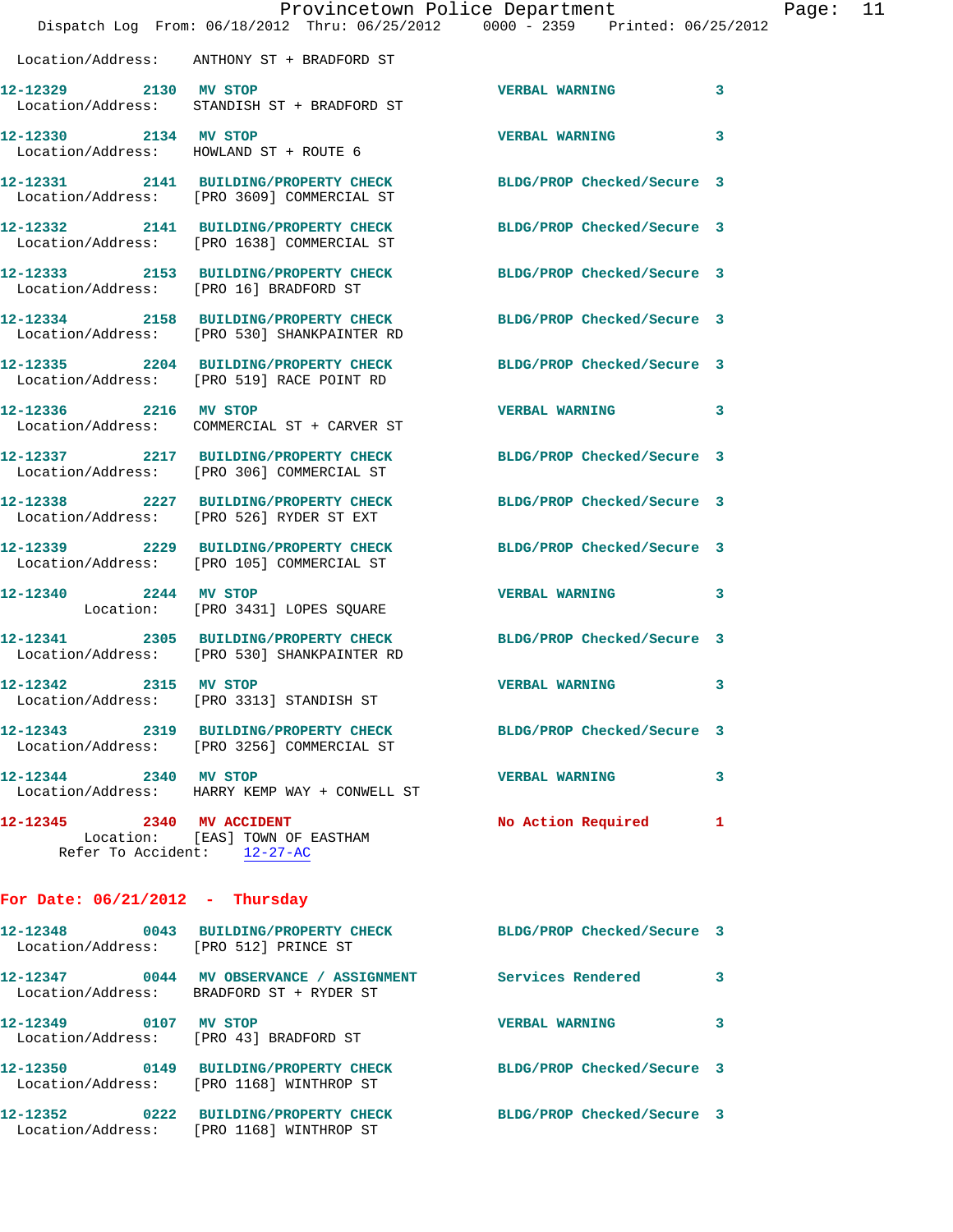Dispatch Log From: 06/18/2012 Thru: 06/25/2012 0000 - 2359 Printed: 06/25/2012

|                                                           | 12-12351 0225 BUILDING/PROPERTY CHECK BLDG/PROP Checked/Secure 3<br>Location/Address: [PRO 516] RACE POINT RD    |                            |                |    |
|-----------------------------------------------------------|------------------------------------------------------------------------------------------------------------------|----------------------------|----------------|----|
|                                                           | 12-12353 0230 BUILDING/PROPERTY CHECK BLDG/PROP Checked/Secure 3<br>Location/Address: [PRO 2543] MACMILLAN WHARF |                            |                |    |
|                                                           | 12-12354 0313 BUILDING/PROPERTY CHECK<br>Location/Address: [PRO 1646] WINSLOW ST                                 | BLDG/PROP Checked/Secure 3 |                |    |
|                                                           | 12-12355 0441 BUILDING/PROPERTY CHECK<br>Location/Address: [PRO 2977] COMMERCIAL ST                              | BLDG/PROP Checked/Secure 3 |                |    |
|                                                           | 12-12356 0443 ANIMAL CALL-DEAD RACOON<br>Location/Address: [PRO 2977] COMMERCIAL ST                              | Taken/Referred to Other 2  |                |    |
| 12-12357 0448 GENERAL INFO                                |                                                                                                                  | No Action Required 3       |                |    |
|                                                           | 12-12358 0453 BUILDING/PROPERTY CHECK BLDG/PROP Checked/Secure 3<br>Location/Address: [PRO 488] MAYFLOWER AVE    |                            |                |    |
|                                                           | 12-12359 0507 BUILDING/PROPERTY CHECK<br>Location/Address: [PRO 2483] COMMERCIAL ST                              | BLDG/PROP Checked/Secure 3 |                |    |
|                                                           | 12-12360 0507 BUILDING/PROPERTY CHECK<br>Location/Address: [PRO 2206] COMMERCIAL ST                              | BLDG/PROP Checked/Secure 3 |                |    |
|                                                           | 12-12361 0511 BUILDING/PROPERTY CHECK BLDG/PROP Checked/Secure 3<br>Location/Address: [PRO 2898] JEROME SMITH RD |                            |                |    |
| Location/Address: [PRO 3440] ROUTE 6                      | 12-12362 0535 MV OBSERVANCE / ASSIGNMENT No Action Required                                                      |                            | 3              |    |
|                                                           | 12-12363 0539 ANIMAL CALL-TURTLE<br>Location/Address: [PRO 542] SHANK PAINTER RD                                 | No Action Required         | $\overline{2}$ |    |
| 12-12364 0546 MV STOP<br>Location/Address: ROUTE 6        |                                                                                                                  | <b>VERBAL WARNING</b>      | 3              |    |
|                                                           | 12-12365 0558 INFO SERVICES - LOBBY No Action Required<br>Location/Address: [PRO 542] SHANK PAINTER RD           |                            | $\mathbf{2}$   | 33 |
| 12-12366 0609 AIRCRAFT                                    | Location/Address: [PRO 516] RACE POINT RD                                                                        | Services Rendered          | $\overline{2}$ |    |
| 12-12367                                                  | 0748 FLIGHT COVERAGE<br>Location/Address: [PRO 516] RACE POINT RD                                                | Services Rendered          | 2              |    |
| 12-12368 0754 GENERAL INFO                                |                                                                                                                  | Services Rendered 3        |                |    |
| 12-12369 0817 ANIMAL CALL<br>Location/Address: NELSON AVE |                                                                                                                  | SPOKEN TO                  | $\overline{a}$ |    |
|                                                           | 12-12370 0843 FOUND WALLET/RETURNED Services Rendered<br>Location/Address: [PRO 542] SHANK PAINTER RD            |                            | 3              |    |
| Refer To Arrest: 12-134-AR                                | 12-12371 0852 MEDICAL EMERGENCY<br>Location/Address: [PRO 542] SHANK PAINTER RD                                  | Services Rendered          | 1              |    |
| Location/Address: [PRO 2513] ROUTE 6                      | 12-12372 0906 MV OBSERVANCE / ASSIGNMENT No Action Required                                                      |                            | 3              |    |
|                                                           | 12-12373 0909 STREET SWEEP<br>Location/Address: [PRO 641] COMMERCIAL ST                                          | Services Rendered          | 3              |    |
| 12-12374 0922 LOST WALLET                                 | Location/Address: [PRO 542] SHANK PAINTER RD                                                                     | Services Rendered          | 3              |    |
| 12-12375 0933 BARKING DOG                                 | Location/Address: [PRO 3539] CONWELL ST                                                                          | SPOKEN TO                  | $\overline{2}$ |    |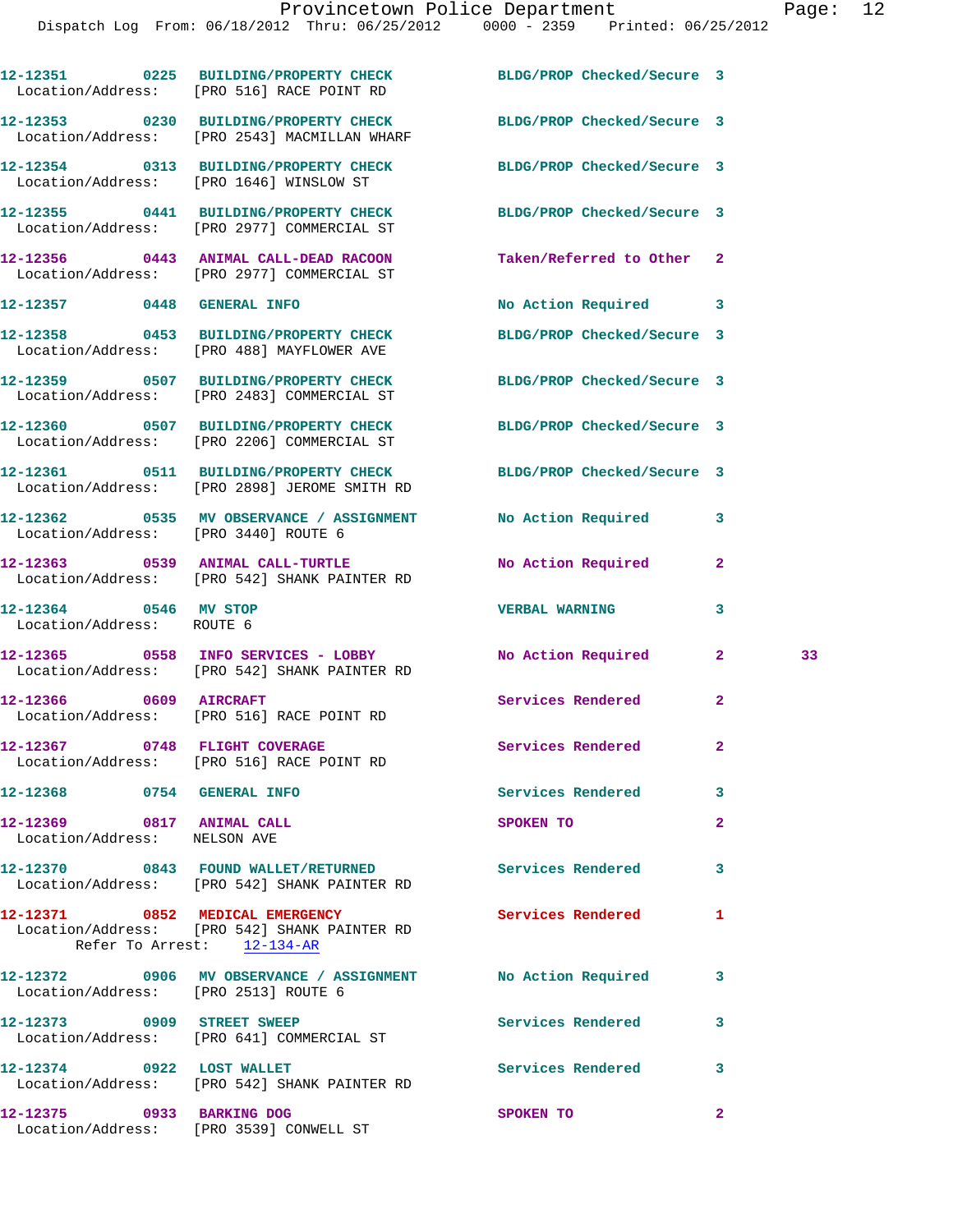|                                                                   | 12-12376 0937 FLIGHT COVERAGE<br>Location/Address: [PRO 516] RACE POINT RD                                   | Services Rendered        | $\mathbf{2}^-$ | $\mathbf{2}$ |
|-------------------------------------------------------------------|--------------------------------------------------------------------------------------------------------------|--------------------------|----------------|--------------|
| 12-12377 0943 STREET SWEEP TOW<br>Location/Address: COMMERCIAL ST |                                                                                                              | <b>Vehicle Towed</b>     | 3              |              |
|                                                                   | 12-12378 0949 STREET SWEEP TOW<br>Location/Address: [PRO 641] COMMERCIAL ST                                  | <b>Vehicle Towed</b>     | 3              |              |
|                                                                   | 12-12379 1001 LOST WALLET<br>Location/Address: [PRO 419] COTTAGE ST                                          | <b>Services Rendered</b> | 3              |              |
|                                                                   | 12-12380 1015 BUILDING/PROPERTY CHECK BLDG/PROP Checked/Secure 3<br>Location/Address: [PRO 3317] CEMETERY RD |                          |                |              |
|                                                                   | 12-12381 1015 BUILDING/PROPERTY CHECK BLDG/PROP Checked/Secure 3<br>Location/Address: [PRO 3318] CEMETERY RD |                          |                |              |
| 12-12382 1049 MV DISABLED                                         | Location/Address: [PRO 2519] ROUTE 6                                                                         | Services Rendered        | $\mathbf{2}$   |              |
|                                                                   | 12-12383 1101 MV OBSERVANCE / ASSIGNMENT Services Rendered<br>Location/Address: HOWLAND ST + BRADFORD ST     |                          | 3              |              |
| Location/Address: [PRO 3287] ROUTE 6                              | 12-12384 1129 BUILDING/PROPERTY CHECK BLDG/PROP Checked/Secure 3                                             |                          |                |              |
| 12-12385 1155 MV STOP<br>Location/Address: CARVER ST              |                                                                                                              | <b>VERBAL WARNING</b>    | 3              |              |
| 12-12386 1157 MV ACCIDENT<br>Refer To Accident: 12-28-AC          | Location/Address: [PRO 447] JEROME SMITH RD                                                                  | Services Rendered        | 1              |              |
|                                                                   | 12-12387 1225 ALARM - GENERAL<br>Location/Address: [PRO 489] MAYFLOWER AVE                                   | Services Rendered        | 1              |              |
|                                                                   | 12-12389 1247 SPEED DOLLY ASSIGNMENT<br>Location/Address: [PRO 60] BRADFORD ST                               | <b>Services Rendered</b> | 3              |              |
|                                                                   | 12-12390 1258 LARCENY /FORGERY/ FRAUD<br>Location/Address: [PRO 3296] SHANK PAINTER RD                       | Investigated             | $\mathbf{2}$   |              |
| 12-12391 1300                                                     | MV STOP<br>Location/Address: [PRO 542] SHANK PAINTER RD                                                      | No Action Required       | 3              |              |
| 12-12392 1309 MV STOP                                             | Location/Address: [PRO 125] COMMERCIAL ST                                                                    | SPOKEN TO                | 3              |              |
|                                                                   | 12-12393 1353 LOST MONEY CLIP<br>Location/Address: [PRO 530] SHANK PAINTER RD                                | <b>Services Rendered</b> | 3              |              |
|                                                                   | 12-12394 1432 PARK, WALK & TALK<br>Location/Address: [PRO 105] COMMERCIAL ST                                 | Services Rendered        | $\overline{2}$ |              |
| 12-12395 1554 FOLLOW UP                                           | Location/Address: [PRO 105] COMMERCIAL ST                                                                    | No Action Required       | $\mathbf{2}$   |              |
| 12-12396   1610   ANIMAL CALL                                     | Location/Address: [PRO 3296] SHANK PAINTER RD                                                                | SPOKEN TO                | $\overline{2}$ | 1            |
| 12-12397 1626 POLE SPARKING                                       | Location/Address: [PRO 1892] SHANK PAINTER RD                                                                | Services Rendered        | 1              |              |
|                                                                   | 12-12398 1629 MEDICAL EMERGENCY<br>Location/Address: [PRO 3004] BRADFORD ST                                  | Services Rendered        | 1              |              |
|                                                                   |                                                                                                              | Investigated             | 1              |              |

Location/Address: [PRO 2543] MACMILLAN WHARF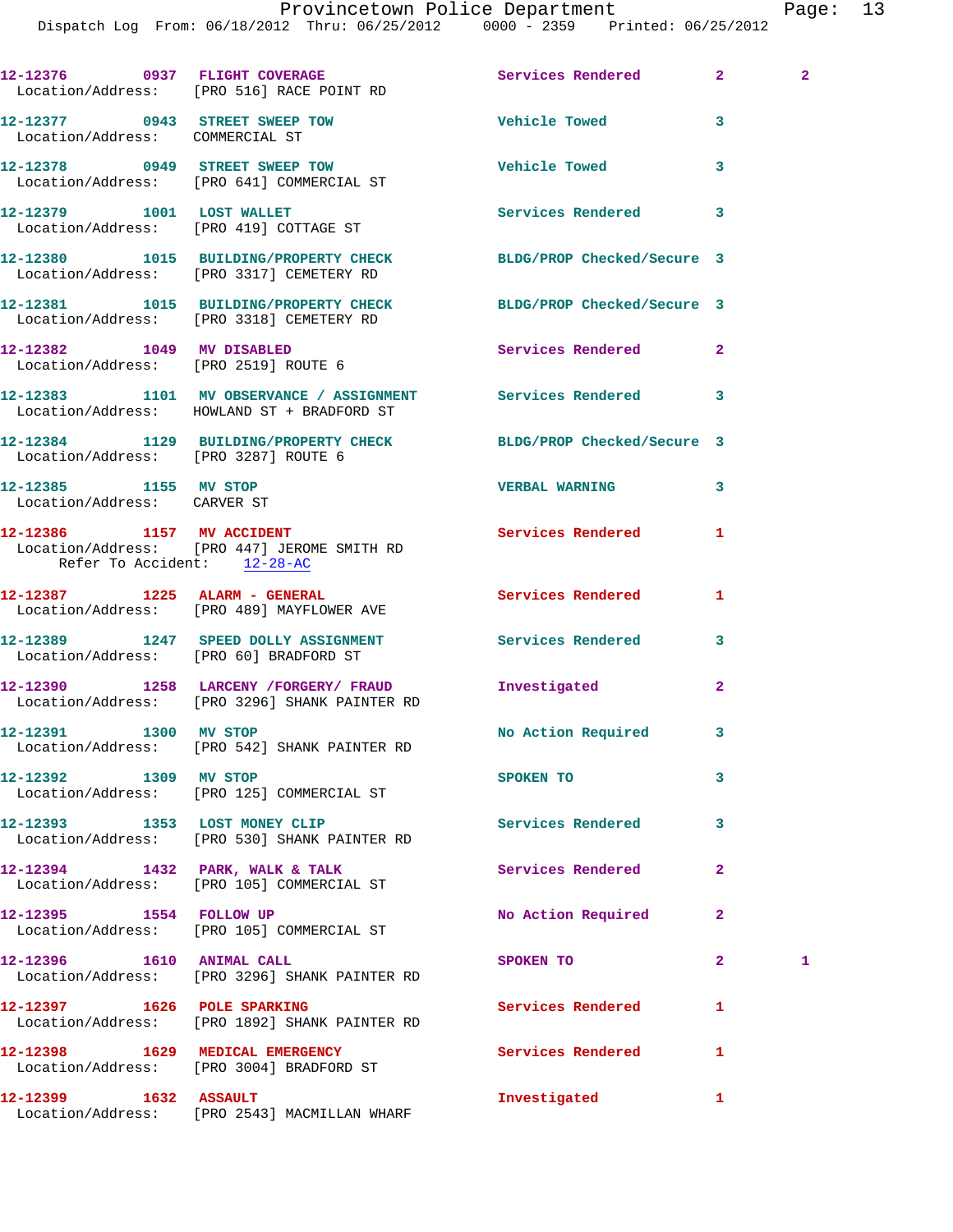|                                                     | Dispatch Log From: 06/18/2012 Thru: 06/25/2012 0000 - 2359 Printed: 06/25/2012                                 | Provincetown Police Department Page: 14 |              |  |
|-----------------------------------------------------|----------------------------------------------------------------------------------------------------------------|-----------------------------------------|--------------|--|
|                                                     | 12-12400 1640 DOG IN CAR<br>Location/Address: [PRO 2543] MACMILLAN WHARF                                       | SPOKEN TO                               | $\mathbf{1}$ |  |
| 12-12401 1713 MV STOP                               | Location/Address: [PRO 2782] BRADFORD ST                                                                       | <b>VERBAL WARNING</b>                   | 3            |  |
|                                                     | 12-12402 1736 MV STOP<br>Location/Address: [PRO 31] BRADFORD ST                                                | <b>VERBAL WARNING</b>                   | 3            |  |
|                                                     | 12-12403 1803 FOLLOW UP Services Rendered<br>Location/Address: [PRO 542] SHANK PAINTER RD                      |                                         | $\mathbf{2}$ |  |
|                                                     | 12-12404 1806 ELEVATOR ALARM<br>Location/Address: [PRO 1952] COMMERCIAL ST                                     | <b>False Alarm</b>                      | 1            |  |
| Refer To Accident: 12-29-AC                         | 12-12405 1825 HIT AND RUN/LADDER SPOKEN TO<br>Location/Address: WINTHROP ST + COMMERCIAL ST                    |                                         | $\mathbf{1}$ |  |
|                                                     | 12-12406 1835 MEDICAL EMERGENCY<br>Location/Address: COMMERCIAL ST + WINTHROP ST                               | Transported to Hospital 1               |              |  |
|                                                     | 12-12407 1856 MV STOP<br>Location/Address: STANDISH AVE + BRADFORD ST                                          | <b>VERBAL WARNING</b>                   | 3            |  |
|                                                     | 12-12408 1934 FOUND YELLOW LAB<br>Location/Address: [PRO 2702] COMMERCIAL ST                                   | <b>VERBAL WARNING</b>                   | $\mathbf{2}$ |  |
|                                                     | 12-12409 1941 BUILDING/PROPERTY CHECK BLDG/PROP Checked/Secure 3<br>Location/Address: [PRO 182] COMMERCIAL ST  |                                         |              |  |
|                                                     | 12-12410 1958 FOUND SCANDISK<br>Location/Address: [PRO 526] RYDER ST EXT                                       | No Action Required 3                    |              |  |
|                                                     | 12-12411 2001 FOUND JEEP KEYS<br>Location/Address: [PRO 542] SHANK PAINTER RD                                  | No Action Required 3                    |              |  |
|                                                     | 12-12412 2005 ASSIST AGENCY / MUTUAL AID Services Rendered<br>Location/Address: [PRO 1892] SHANK PAINTER RD    |                                         | 3            |  |
|                                                     | 12-12413 2019 BUILDING/PROPERTY CHECK BLDG/PROP Checked/Secure 3<br>Location/Address: [PRO 1638] COMMERCIAL ST |                                         |              |  |
|                                                     | 12-12414 2023 LOST READING GLASSES<br>Location/Address: [PRO 542] SHANK PAINTER RD                             | No Action Required 3                    |              |  |
|                                                     | 12-12415 2028 LOST DEBIT CARD/RETURNED No Action Required<br>Location/Address: [PRO 542] SHANK PAINTER RD      |                                         | -3           |  |
|                                                     | 12-12416 2044 BUILDING/PROPERTY CHECK BLDG/PROP Checked/Secure 3<br>Location/Address: [PRO 175] COMMERCIAL ST  |                                         |              |  |
| Location/Address: [PRO 2] ALDEN ST                  | 12-12417 2047 BUILDING/PROPERTY CHECK BLDG/PROP Checked/Secure 3                                               |                                         |              |  |
| 12-12418 2052 MV STOP<br>Location/Address: RYDER ST |                                                                                                                | VERBAL WARNING 3                        |              |  |
| Location/Address: COMMERCIAL ST                     | 12-12419 2101 LOST/FOUND CAMERA Services Rendered                                                              |                                         | 3            |  |
|                                                     | 12-12420 2113 BUILDING/PROPERTY CHECK BLDG/PROP Checked/Secure 3<br>Location/Address: [PRO 105] COMMERCIAL ST  |                                         |              |  |
|                                                     | 12-12421 2121 BUILDING/PROPERTY CHECK BLDG/PROP Checked/Secure 3<br>Location/Address: [PRO 519] RACE POINT RD  |                                         |              |  |
|                                                     | 12-12422 2138 MEDICAL EMERGENCY<br>Location/Address: [PRO 3296] SHANK PAINTER RD                               | <b>Services Rendered</b>                | $\mathbf{1}$ |  |
| 12-12423 2206 MV STOP                               |                                                                                                                | <b>VERBAL WARNING</b>                   | 3            |  |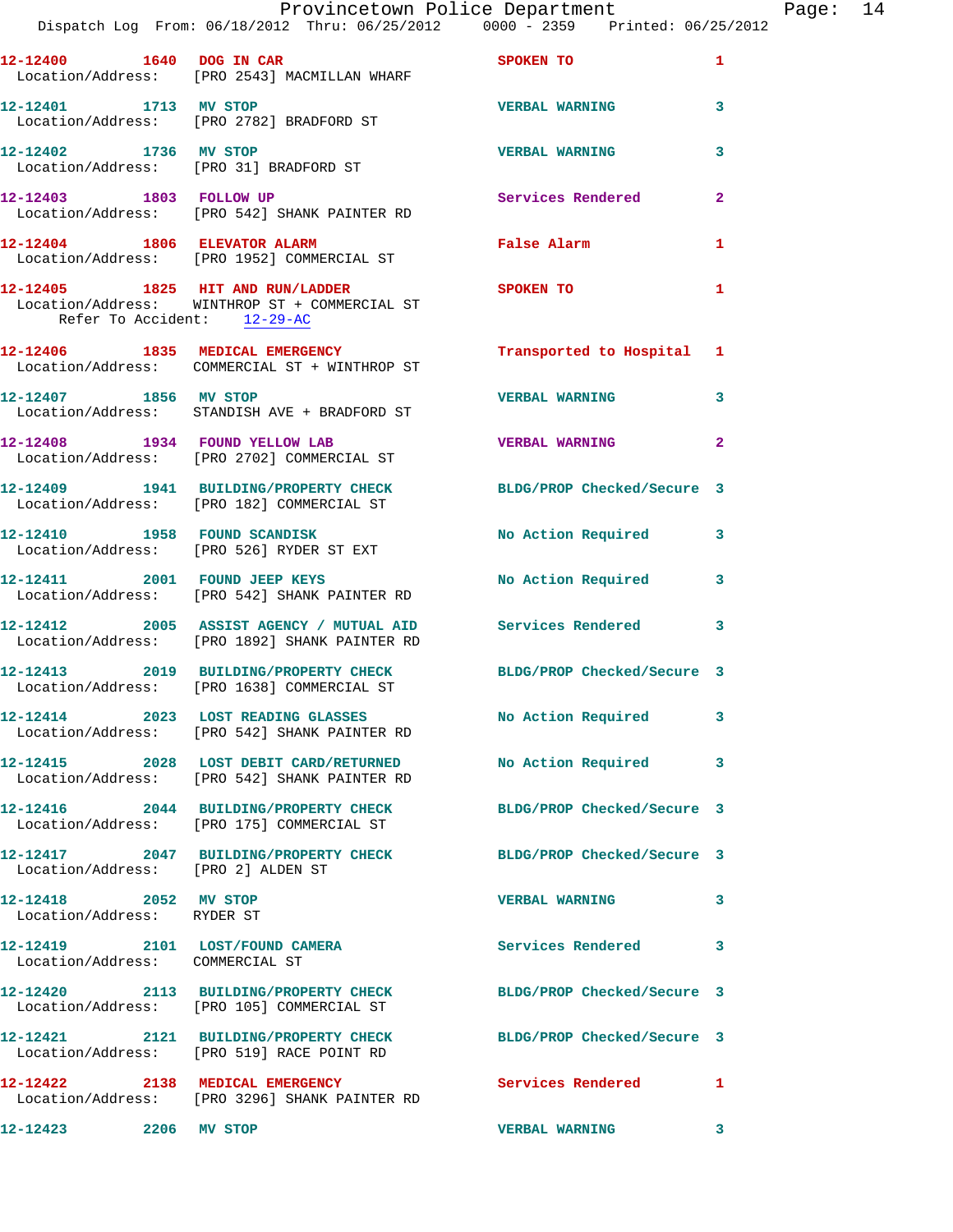|                                        | Dispatch Log From: 06/18/2012 Thru: 06/25/2012 0000 - 2359 Printed: 06/25/2012                                                                                                                                                                                                         | Provincetown Police Department |              | Page: 15 |  |
|----------------------------------------|----------------------------------------------------------------------------------------------------------------------------------------------------------------------------------------------------------------------------------------------------------------------------------------|--------------------------------|--------------|----------|--|
| Location/Address: RYDER ST             |                                                                                                                                                                                                                                                                                        |                                |              |          |  |
|                                        | 12-12424 2232 FLASHING LIGHTS<br>Location/Address: [PRO 547] COMMERCIAL ST                                                                                                                                                                                                             | <b>SPOKEN TO</b>               | 3            |          |  |
|                                        | 12-12425 2240 COMPLAINT<br>Location/Address: NICKERSON ST + BRADFORD ST                                                                                                                                                                                                                | <b>No Action Required</b>      | $\mathbf{3}$ |          |  |
|                                        | 12-12426 2318 BUILDING/PROPERTY CHECK Services Rendered 3<br>Location/Address: [PRO 306] COMMERCIAL ST                                                                                                                                                                                 |                                |              |          |  |
|                                        | 12-12427 2328 BUILDING/PROPERTY CHECK<br>Location/Address: [PRO 2543] MACMILLAN WHARF                                                                                                                                                                                                  | Taken/Referred to Other        | 3            |          |  |
| 12-12428 2342 MV STOP                  | Location/Address: [PRO 80] CARVER ST + BRADFORD ST                                                                                                                                                                                                                                     | <b>VERBAL WARNING</b>          | 3            |          |  |
| 12-12429 2348 MV STOP                  | <b>THE SET OF STREET ASSESSMENT OF STREET ASSESSMENT OF STREET AND THE STREET ASSESSMENT OF STREET AND ASSESSMENT OF STREET ASSESSMENT OF STREET AND ASSESSMENT OF STREET AND ASSESSMENT OF STREET ASSESSMENT OF STREET ASSESSME</b><br>Location/Address: MILLER HILL RD + BRADFORD ST |                                | 3            |          |  |
| For Date: $06/22/2012$ - Friday        |                                                                                                                                                                                                                                                                                        |                                |              |          |  |
| Location/Address: [PRO 94] BRADFORD ST | 12-12430 0004 MV OBSERVANCE / ASSIGNMENT No Action Required 3                                                                                                                                                                                                                          |                                |              |          |  |
|                                        | 12-12431 0005 MV OBSERVANCE / ASSIGNMENT<br>Location/Address: HOWLAND ST + BRADFORD ST                                                                                                                                                                                                 | No Action Required             | 3            |          |  |
|                                        | 12-12432 0011 MV STOP<br>Location/Address: ALDEN ST + BRADFORD ST                                                                                                                                                                                                                      | <b>VERBAL WARNING</b>          | 3            |          |  |
| 12-12433 0020 MV STOP                  | Location/Address: CENTER ST + BRADFORD ST                                                                                                                                                                                                                                              | <b>VERBAL WARNING</b>          | 3            |          |  |
|                                        | 12-12434 0027 BUILDING/PROPERTY CHECK Services Rendered<br>Location/Address: [PRO 440] HARRY KEMP WAY                                                                                                                                                                                  |                                | 3            |          |  |
| Location/Address: [PRO 571] ALDEN ST   | 12-12435 0037 BUILDING/PROPERTY CHECK BLDG/PROP Checked/Secure 3                                                                                                                                                                                                                       |                                |              |          |  |
| Location/Address: [PRO 3287] ROUTE 6   | 12-12436 0143 BUILDING/PROPERTY CHECK BLDG/PROP Checked/Secure 3                                                                                                                                                                                                                       |                                |              |          |  |
| Location/Address: WINSLOW ST           | 12-12437 0154 SPEED DOLLY ASSIGNMENT No Action Required 3                                                                                                                                                                                                                              |                                |              |          |  |
|                                        | 12-12438 0200 BUILDING/PROPERTY CHECK<br>Location/Address: [PRO 516] RACE POINT RD                                                                                                                                                                                                     | BLDG/PROP Checked/Secure 3     |              |          |  |
|                                        | 12-12439 0219 BUILDING/PROPERTY CHECK BLDG/PROP Checked/Secure 3<br>Location/Address: [PRO 488] MAYFLOWER AVE                                                                                                                                                                          |                                |              |          |  |
|                                        | 12-12440 0219 BUILDING/PROPERTY CHECK BLDG/PROP Checked/Secure 3<br>Location/Address: [PRO 569] WINSLOW ST                                                                                                                                                                             |                                |              |          |  |
|                                        | 12-12441 0221 MV COMPLAINT<br>Location/Address: [PRO 196] COMMERCIAL ST                                                                                                                                                                                                                | Could Not Locate 2             |              |          |  |
|                                        | 12-12442 0256 BUILDING/PROPERTY CHECK BLDG/PROP Checked/Secure 3<br>Location/Address: [PRO 3030] TIN PAN ALLEY RD                                                                                                                                                                      |                                |              |          |  |
| Location: DOWN TOWN                    | 12-12443 0300 FOUND MASTER CARD No Action Required 3                                                                                                                                                                                                                                   |                                |              |          |  |
|                                        | 12-12444 0340 BUILDING/PROPERTY CHECK BLDG/PROP Checked/Secure 3<br>Location/Address: [PRO 545] SHANKPAINTER RD                                                                                                                                                                        |                                |              |          |  |
| Location/Address: [TRU] TRURO          | 12-12445 0415 PROPERTY-SET OF KEYS                                                                                                                                                                                                                                                     | Services Rendered 3            |              |          |  |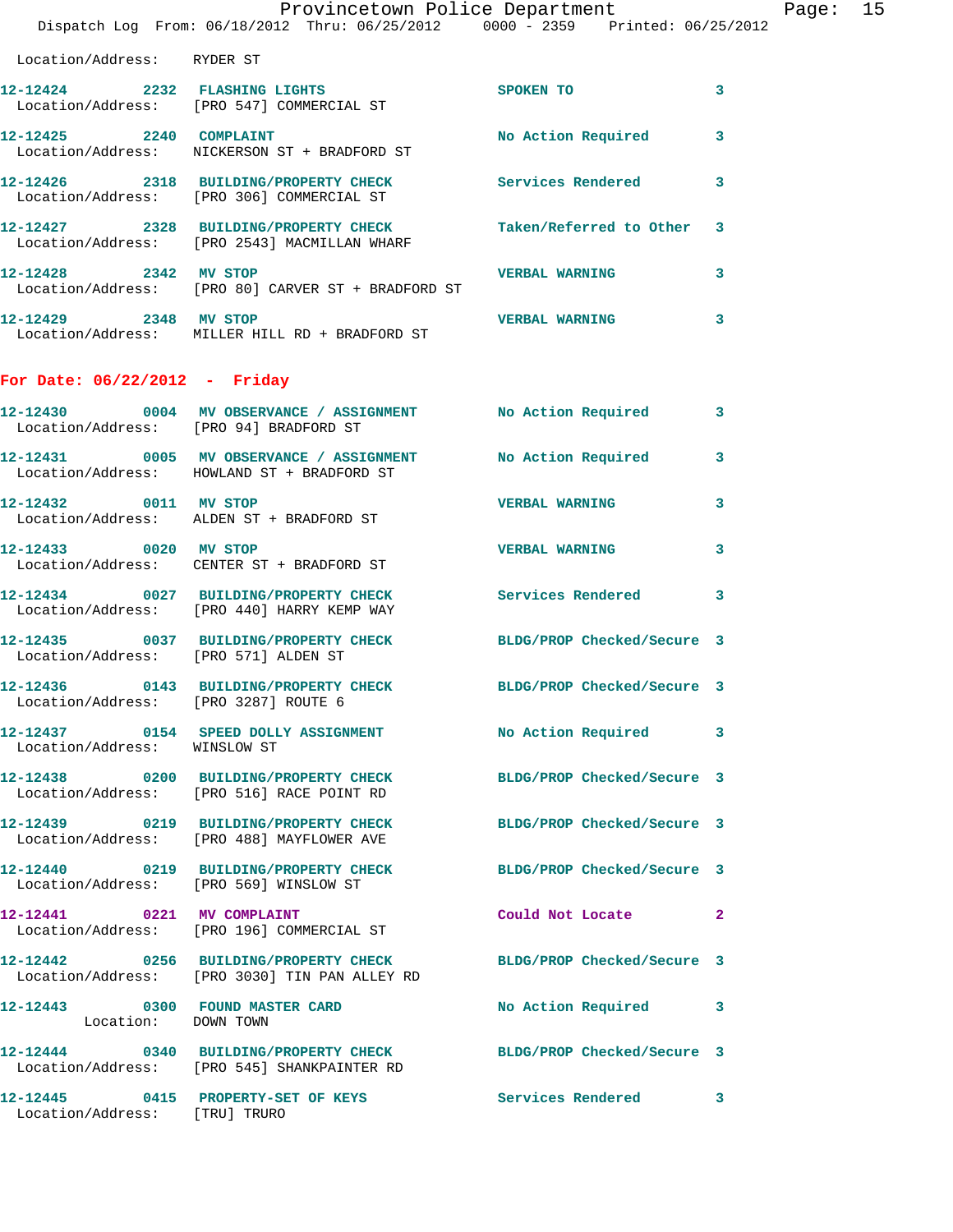|                               |                                                                                                                                      | Provincetown Police Department The Rage: 16 |    |  |
|-------------------------------|--------------------------------------------------------------------------------------------------------------------------------------|---------------------------------------------|----|--|
|                               | Dispatch Log From: 06/18/2012 Thru: 06/25/2012 0000 - 2359 Printed: 06/25/2012                                                       |                                             |    |  |
|                               | 12-12446 0449 BUILDING/PROPERTY CHECK BLDG/PROP Checked/Secure 3<br>Location/Address: [PRO 512] PRINCE ST                            |                                             |    |  |
|                               | 12-12447 0458 BUILDING/PROPERTY CHECK BLDG/PROP Checked/Secure 3<br>Location/Address: [PRO 1778] SHANK PAINTER RD                    |                                             |    |  |
|                               | 12-12448 0501 BUILDING/PROPERTY CHECK BLDG/PROP Checked/Secure 3<br>Location/Address: [PRO 2898] JEROME SMITH RD                     |                                             |    |  |
|                               | 12-12449 0508 MV OBSERVANCE / ASSIGNMENT No Action Required 3<br>Location/Address: [PRO 3440] ROUTE 6                                |                                             |    |  |
|                               | 12-12450 0552 INFO SERVICES - LOBBY<br>Location/Address: [PRO 542] SHANK PAINTER RD                                                  |                                             | 28 |  |
| Location/Address: BRADFORD ST | 12-12451 0642 ASSIST AGENCY / MUTUAL AID Services Rendered 3                                                                         |                                             |    |  |
|                               | 12-12452 0657 SUSPICIOUS ACTIVITY Services Rendered 2<br>Location/Address: [PRO 2823] FRANKLIN ST                                    |                                             |    |  |
|                               | 12-12453 0841 MV VS PEDESTRIAN Citation/Warning Issued 1<br>Location/Address: [PRO 210] COMMERCIAL ST<br>Refer To Accident: 12-30-AC |                                             |    |  |
|                               | 12-12454 0852 MV STOP<br>Location/Address: PRINCE ST + BRADFORD ST                                                                   | Citation/Warning Issued 3                   |    |  |
|                               | 12-12455 0901 COMPLAINT<br>Location: [PRO 3431] LOPES SQUARE                                                                         | Services Rendered 3                         |    |  |
|                               | 12-12456 0914 AUTO FIRE ALARM/ACCIDENTIAL False Alarm<br>Location/Address: [PRO 1859] ROUTE 6                                        | $\mathbf{1}$                                |    |  |
|                               | 12-12457 0921 MEDICAL EMERGENCY<br>Location/Address: [PRO 440] HARRY KEMP WAY                                                        | Transported to Hospital 1                   |    |  |
|                               | 12-12458 0932 FIRE ALARM TESTING Services Rendered<br>Location/Address: [PRO 3296] SHANK PAINTER RD                                  | 1                                           |    |  |
|                               | 12-12459 0934 MV OBSERVANCE / ASSIGNMENT Services Rendered 3<br>Location/Address: [PRO 2521] ROUTE 6                                 |                                             |    |  |
| 12-12460 0949 MV STOP         | Location/Address: [PRO 2513] ROUTE 6                                                                                                 | VERBAL WARNING 3                            |    |  |
|                               | 12-12461    1016    MV    ACCIDENT<br>Location/Address: [PRO 537] SHANK PAINTER RD                                                   | Services Rendered 1                         |    |  |
| 12-12462 1040 FOLLOW UP       | Location/Address: [PRO 105] COMMERCIAL ST                                                                                            | Services Rendered 2                         |    |  |
|                               | 12-12463 1042 LANDLORD/TENANT<br>Location/Address: [PRO 1550] COMMERCIAL ST                                                          | $\mathbf{2}$<br>SPOKEN TO NAME OF SPOKEN TO |    |  |
| 12-12464 1114 BIKE GENERAL    | Location/Address: [PRO 3406] COMMERCIAL ST                                                                                           | <b>Services Rendered</b> 2                  |    |  |
|                               | 12-12466 1120 FOUND MASS LICENSE PLATE Services Rendered 3<br>Location/Address: [PRO 2539] RYDER ST EXT                              |                                             |    |  |
|                               | 12-12465 1122 ASSIST CITIZEN<br>Location/Address: [PRO 3632] COMMERCIAL ST                                                           | 3<br>SPOKEN TO                              |    |  |
|                               | 12-12467 1137 COMPLAINT<br>Location/Address: [PRO 1916] COURT ST                                                                     | 3<br>SPOKEN TO                              |    |  |
|                               | 12-12468 1206 FOUND CREDIT CARD/RETURNED Services Rendered<br>Location/Address: [PRO 196] COMMERCIAL ST                              | 3                                           |    |  |
| 12-12469 1222 FOLLOW UP       |                                                                                                                                      | <b>SPOKEN TO</b><br>$\mathbf{2}$            |    |  |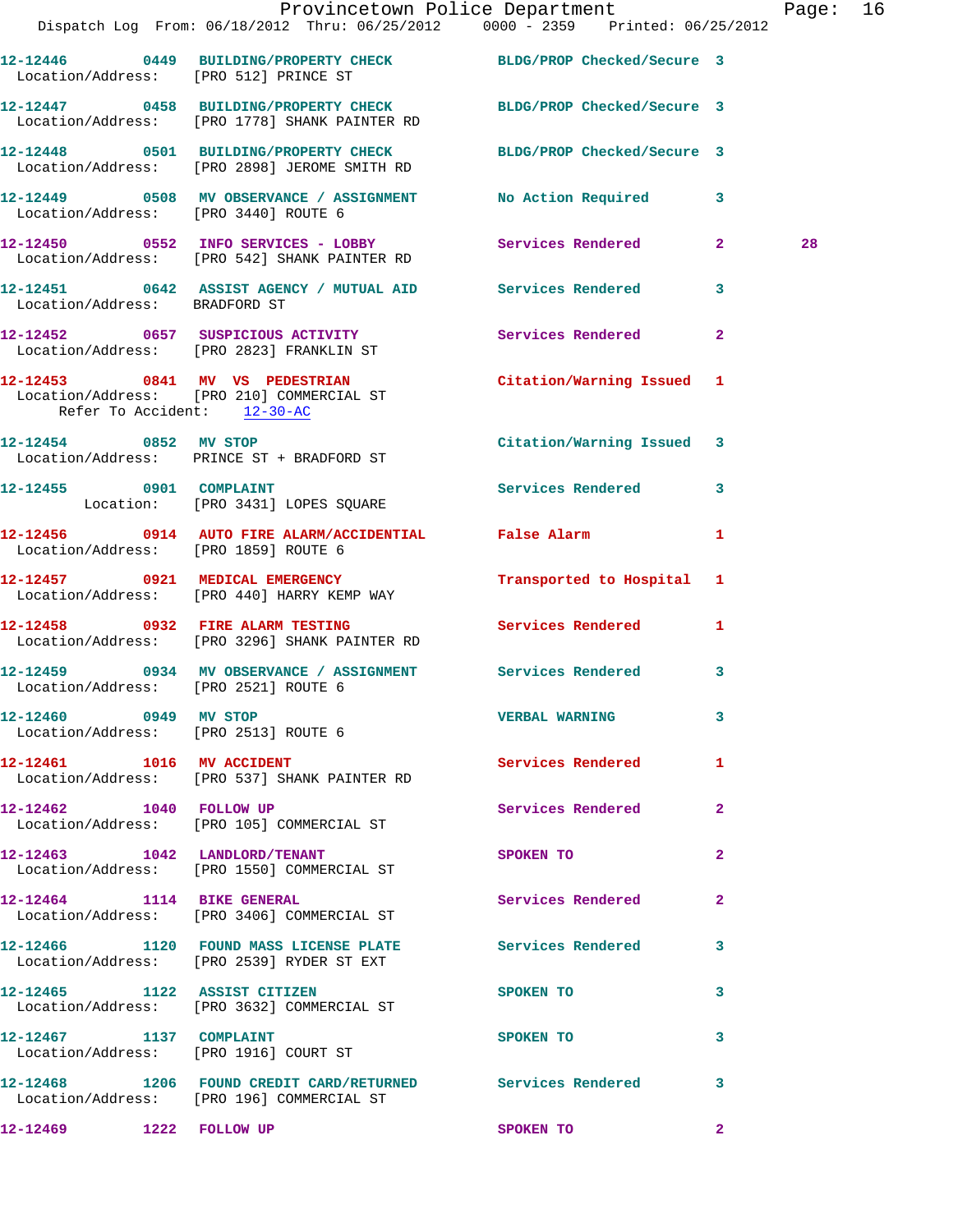|                                                                           | Provincetown Police Department<br>Dispatch Log From: 06/18/2012 Thru: 06/25/2012 0000 - 2359 Printed: 06/25/2012 |                            |                |
|---------------------------------------------------------------------------|------------------------------------------------------------------------------------------------------------------|----------------------------|----------------|
|                                                                           | Location/Address: [PRO 124] COMMERCIAL ST                                                                        |                            |                |
|                                                                           | 12-12470 1232 LOST CAMERA<br>Location/Address: [PRO 542] SHANK PAINTER RD                                        | Services Rendered          | 3              |
|                                                                           | 12-12471 1238 ASSIST CITIZEN<br>Location/Address: [PRO 249] COMMERCIAL ST                                        | <b>Services Rendered</b>   | 3              |
|                                                                           | 12-12472 1251 COMPLAINT<br>Location/Address: [PRO 242] COMMERCIAL ST                                             | <b>SPOKEN TO</b>           | 3              |
| 12-12473 1301 FOLLOW UP                                                   | Location/Address: [PRO 1506] BRADFORD ST                                                                         | FOLLOW UP                  | $\mathbf{2}$   |
| 12-12474 1316 COMPLAINT                                                   | Location/Address: [PRO 44] BRADFORD ST                                                                           | <b>SPOKEN TO</b>           | 3              |
| Location/Address: [PRO 3287] ROUTE 6                                      | 12-12475 1320 BUILDING/PROPERTY CHECK BLDG/PROP Checked/Secure 3                                                 |                            |                |
| 12-12476 1356 DOMESTIC/VERBAL<br>Location/Address: [PRO 1815] OAK DR      |                                                                                                                  | <b>SPOKEN TO</b>           | 1              |
| Location/Address: [PRO 3287] ROUTE 6                                      | 12-12477 1404 BUILDING/PROPERTY CHECK BLDG/PROP Checked/Secure 3                                                 |                            |                |
| 12-12479   1425   COMPLAINT                                               | Location/Address: [PRO 3193] COMMERCIAL ST                                                                       | <b>SPOKEN TO</b>           | 3              |
| 12-12480   1518   VANDALISM                                               | Location/Address: [PRO 1865] COMMERCIAL ST                                                                       | <b>SPOKEN TO</b>           | 3              |
| 12-12481 1544 WIRES DOWN                                                  | Location/Address: [PRO 3078] ALDEN ST                                                                            | <b>Services Rendered</b>   | $\overline{a}$ |
| 12-12482 1546 DISORIENTED PERSON<br>Location/Address: [PRO 3222] ALDEN ST |                                                                                                                  | <b>Services Rendered</b>   | 1              |
| Location/Address: [PRO 571] ALDEN ST                                      | 12-12483 1610 BUILDING/PROPERTY CHECK BLDG/PROP Checked/Secure 3                                                 |                            |                |
| 12-12484                                                                  | 1612 FOUND MEDICAL BRACELET<br>Location/Address: [PRO 2463] COMMERCIAL ST                                        | Services Rendered          | 3              |
|                                                                           | 12-12485 1623 BUILDING/PROPERTY CHECK<br>Location/Address: [PRO 3318] CEMETERY RD                                | BLDG/PROP Checked/Secure 3 |                |
| 12-12486 1627 HARASSMENT                                                  | Location/Address: [PRO 442] HARRY KEMP WAY                                                                       | SPOKEN TO                  | 2              |
|                                                                           | 12-12487 1645 ASSIST AGENCY / MUTUAL AID Services Rendered<br>Location/Address: [PRO 3728] COMMERCIAL ST         |                            | 3              |
| 12-12488 1715 MV STOP                                                     | Location/Address: [PRO 2818] CONWELL ST                                                                          | Citation/Warning Issued    | 3              |
|                                                                           | Location/Address: [PRO 2543] MACMILLAN WHARF                                                                     |                            | 3              |
| Location/Address: [PRO 3222] ALDEN ST                                     | 12-12490 1756 DISORIENTED FEMALE                                                                                 | <b>Services Rendered</b>   | 1              |
| 12-12491 1811 BAR CHECK                                                   | Location/Address: [PRO 146] COMMERCIAL ST                                                                        | BLDG/PROP Checked/Secure 2 |                |
|                                                                           | 12-12492 1813 MV ACCIDENT<br>Location/Address: [PRO 526] RYDER ST EXT                                            | Services Rendered          | 1              |
| 12-12493                                                                  | 1817 MV COMPLAINT<br>Location/Address: [PRO 399] COMMERCIAL ST                                                   | <b>GONE ON ARRIVAL</b>     | $\mathbf{2}$   |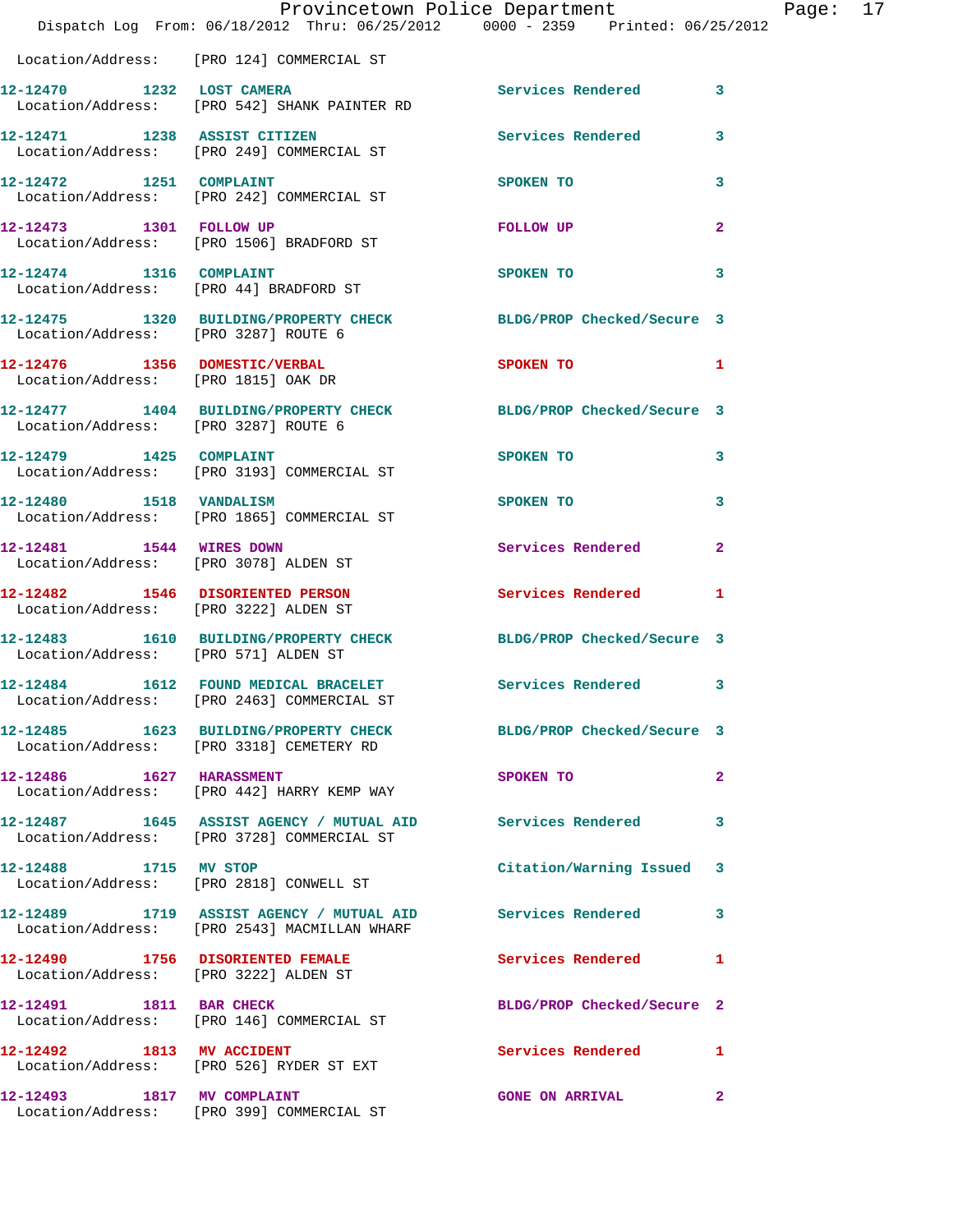|                                                              | 12-12494 1828 MV STOP<br>Location/Address: [PRO 105] COMMERCIAL ST                  | <b>VERBAL WARNING</b>      | $\overline{\phantom{a}}$ 3 |
|--------------------------------------------------------------|-------------------------------------------------------------------------------------|----------------------------|----------------------------|
|                                                              | 12-12495 1848 MEDICAL EMERGENCY<br>Location/Address: [PRO 146] COMMERCIAL ST        | Transported to Hospital 1  |                            |
|                                                              | 12-12496 1933 BUILDING/PROPERTY CHECK<br>Location/Address: [PRO 306] COMMERCIAL ST  | BLDG/PROP Checked/Secure 3 |                            |
|                                                              | $12-12497$ 1937 PARK, WALK & TALK<br>Location/Address: [PRO 106] COMMERCIAL ST      | Services Rendered 2        |                            |
|                                                              | 12-12498 1945 MEDICAL EMERGENCY<br>Location/Address: [PRO 1353] COMMERCIAL ST       | Transported to Hospital 1  |                            |
|                                                              | 12-12499 1948 BUILDING/PROPERTY CHECK<br>Location/Address: [PRO 175] COMMERCIAL ST  | BLDG/PROP Checked/Secure 3 |                            |
| 12-12500 1953 MV STOP<br>Location/Address: RYDER ST EXT      |                                                                                     | <b>VERBAL WARNING</b>      | 3                          |
|                                                              | 12-12501 2004 LOST BLACK WALLET<br>Location/Address: [PRO 542] SHANK PAINTER RD     | <b>No Action Required</b>  | 3                          |
| 12-12502 2019 FOUND CHILD                                    | Location/Address: [PRO 182] COMMERCIAL ST                                           | <b>Services Rendered</b>   | 3                          |
| $12 - 12503$ 2023 PARK, WALK & TALK<br>Location: CENTER ROAM |                                                                                     | <b>Services Rendered</b>   | $\mathbf{2}$               |
|                                                              | 12-12504 2033 BY-LAW VIOLATION<br>Location/Address: [PRO 2274] COMMERCIAL ST        | BY LAW VIOLATION           | $\mathbf{2}$               |
|                                                              | 12-12506 2103 LARCENY / STOLEN BOAT<br>Location/Address: [PRO 1677] MAYFLOWER AVE   | Investigated               | $\mathbf{2}$               |
|                                                              | 12-12507 2107 BUILDING/PROPERTY CHECK<br>Location/Address: [PRO 182] COMMERCIAL ST  | BLDG/PROP Checked/Secure 3 |                            |
| 12-12508 2123 BAR CHECK                                      | Location/Address: [PRO 3392] COMMERCIAL ST                                          | BLDG/PROP Checked/Secure 2 |                            |
| 12-12509 2151 BAR CHECK                                      | Location/Address: [PRO 208] COMMERCIAL ST                                           | BLDG/PROP Checked/Secure 2 |                            |
|                                                              | Location/Address: [PRO 3094] COMMERCIAL ST                                          | SPOKEN TO                  | 3                          |
|                                                              | 12-12511 2210 BUILDING/PROPERTY CHECK<br>Location/Address: [PRO 2206] COMMERCIAL ST | BLDG/PROP Checked/Secure 3 |                            |
| 12-12512 2314 MV STOP                                        | Location/Address: BRADFORD ST + FRANKLIN ST                                         | <b>VERBAL WARNING</b>      | 3                          |
| 12-12513 2317 MEDICAL EMERGENCY                              | Location/Address: [PRO 1584] MONTELLO ST                                            | Services Rendered          | 1                          |
|                                                              | 12-12515 2323 LANDLORD/TENANT<br>Location/Address: [PRO 1394] MAYFLOWER AVE         | SPOKEN TO                  | $\mathbf{2}$               |
| Location/Address: [PRO 571] ALDEN ST                         | 12-12516 2324 BUILDING/PROPERTY CHECK                                               | BLDG/PROP Checked/Secure 3 |                            |
|                                                              | 12-12514 2326 BUILDING/PROPERTY CHECK<br>Location/Address: [PRO 306] COMMERCIAL ST  | BLDG/PROP Checked/Secure 3 |                            |
|                                                              |                                                                                     |                            |                            |

## **For Date: 06/23/2012 - Saturday**

| 12-12517          | 0010 ANIMAL CALL/LOOSE DOG |                         | Could Not Locate |  |
|-------------------|----------------------------|-------------------------|------------------|--|
| Location/Address: |                            | [PRO 285] COMMERCIAL ST |                  |  |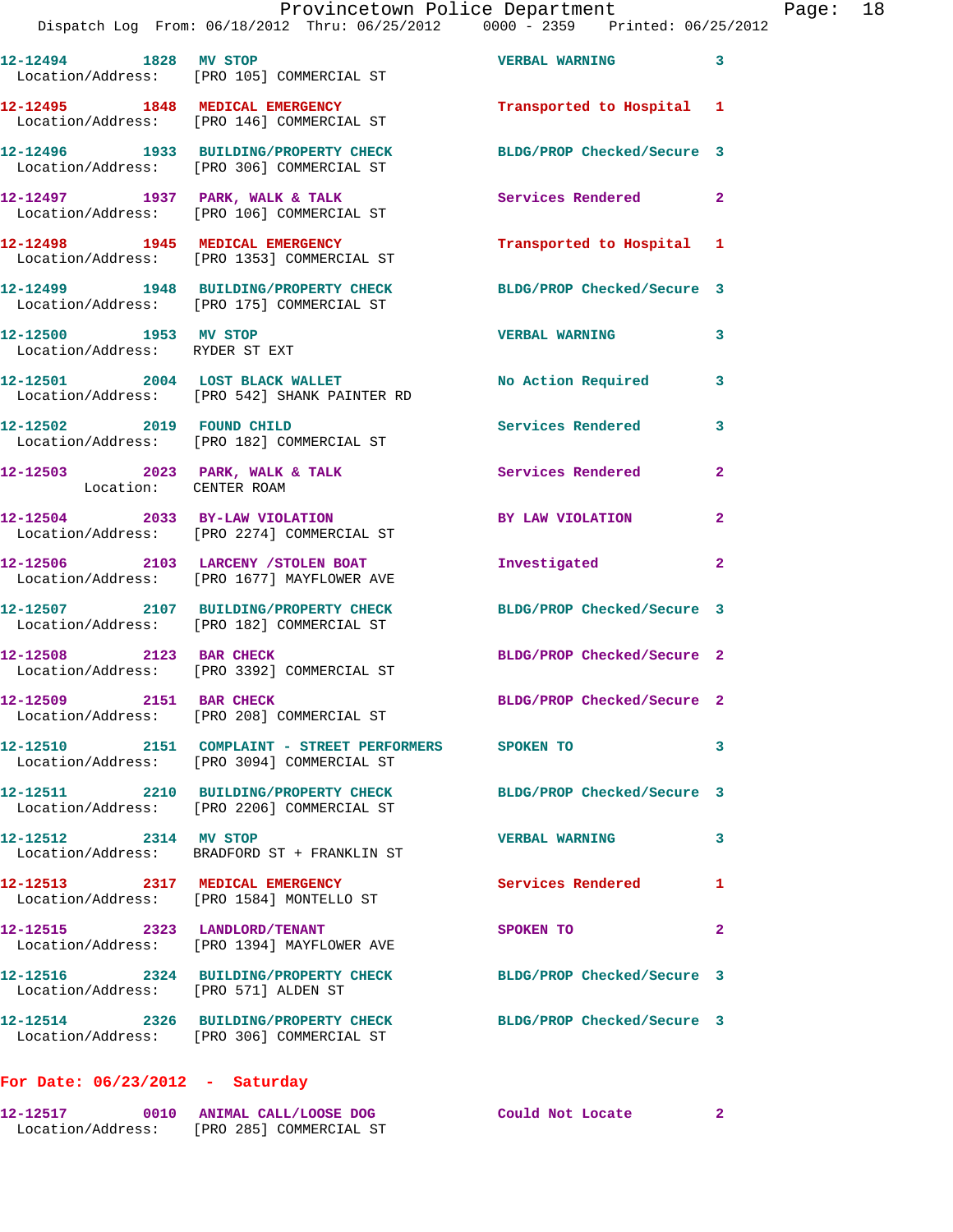|                           | 12-12518 0012 BUILDING/PROPERTY CHECK<br>Location/Address: [PRO 3430] COMMERCIAL ST    | BLD/PROP CHECKED UNSECUR 3                                       |                         |
|---------------------------|----------------------------------------------------------------------------------------|------------------------------------------------------------------|-------------------------|
|                           | 12-12519 0013 BUILDING/PROPERTY CHECK<br>Location/Address: [PRO 3318] CEMETERY RD      | <b>Services Rendered</b> 3                                       |                         |
|                           | 12-12520 0044 BUILDING/PROPERTY CHECK<br>Location/Address: [PRO 444] HIGH POLE         | BLDG/PROP Checked/Secure 3                                       |                         |
|                           | 12-12523 0145 BUILDING/PROPERTY CHECK<br>Location/Address: [PRO 182] COMMERCIAL ST     | BLDG/PROP Checked/Secure 3                                       |                         |
|                           | 12-12524 0207 MEDICAL EMERGENCY<br>Location/Address: [PRO 80] CARVER ST                | <b>PATIENT REFUSAL</b>                                           | 1                       |
|                           | Location/Address: [PRO 3430] COMMERCIAL ST                                             | 12-12525 0213 FOUND ITEMS LEFT IN CAB Services Rendered          | 3                       |
|                           | Location/Address: [PRO 569] WINSLOW ST                                                 | 12-12526 0217 BUILDING/PROPERTY CHECK BLDG/PROP Checked/Secure 3 |                         |
|                           | 12-12527 0221 DISTURBANCE<br>Location/Address: [PRO 2120] COMMERCIAL ST                | Peace Restored and the Peace Restored                            | 1                       |
|                           | Location/Address: [PRO 488] MAYFLOWER AVE                                              | 12-12528 0226 BUILDING/PROPERTY CHECK BLDG/PROP Checked/Secure 3 |                         |
|                           | 12-12529 0232 BUILDING/PROPERTY CHECK<br>Location/Address: [PRO 516] RACE POINT RD     | BLDG/PROP Checked/Secure 3                                       |                         |
| 12-12530 0238 MV STOP     | Location/Address: BRADFORD ST + ANTHONY ST                                             | <b>VERBAL WARNING</b>                                            | 3                       |
|                           | 12-12531 0243 MEDICAL EMERGENCY<br>Location/Address: [PRO 146] COMMERCIAL ST           | <b>Services Rendered</b>                                         | 1                       |
|                           | 12-12532 0256 BUILDING/PROPERTY CHECK<br>Location/Address: [PRO 519] RACE POINT RD     | BLDG/PROP Checked/Secure 3                                       |                         |
|                           | 12-12533 0256 GENERAL INFO/DOORKNOB                                                    | Services Rendered 3                                              |                         |
|                           | 12-12534 0317 BUILDING/PROPERTY CHECK<br>Location/Address: [PRO 3030] TIN PAN ALLEY RD | BLDG/PROP Checked/Secure 3                                       |                         |
|                           | 12-12535 0422 BUILDING/PROPERTY CHECK<br>Location/Address: [PRO 545] SHANK PAINTER RD  | BLDG/PROP Checked/Secure 3                                       |                         |
|                           | 12-12536 0448 BUILDING/PROPERTY CHECK<br>Location/Address: [PRO 1778] SHANKPAINTER RD  | Services Rendered                                                | 3                       |
|                           | 12-12537 0449 BUILDING/PROPERTY CHECK<br>Location/Address: [PRO 1778] SHANK PAINTER RD | BLDG/PROP Checked/Secure 3                                       |                         |
|                           | 12-12538 0457 BUILDING/PROPERTY CHECK<br>Location/Address: [PRO 175] COMMERCIAL ST     | BLDG/PROP Checked/Secure 3                                       |                         |
|                           | 12-12539 0505 LOBBY TRAFFIC<br>Location/Address: [PRO 542] SHANK PAINTER RD            | Services Rendered                                                | $12 \,$<br>$\mathbf{2}$ |
|                           | 12-12540 0617 BUILDING/PROPERTY CHECK<br>Location/Address: [PRO 2898] JEROME SMITH RD  | BLDG/PROP Checked/Secure 3                                       |                         |
|                           | 12-12541 0700 MEDICAL EMERGENCY<br>Location/Address: [PRO 1542] COMMERCIAL ST          | Services Rendered                                                | 1                       |
|                           | 12-12542 0712 SUSPICIOUS ACTIVITY<br>Location/Address: [PRO 2823] FRANKLIN ST          | SPOKEN TO                                                        | $\mathbf{2}$            |
| 12-12543 0848 LOST WALLET |                                                                                        | Services Rendered 3                                              |                         |

Location/Address: [PRO 542] SHANK PAINTER RD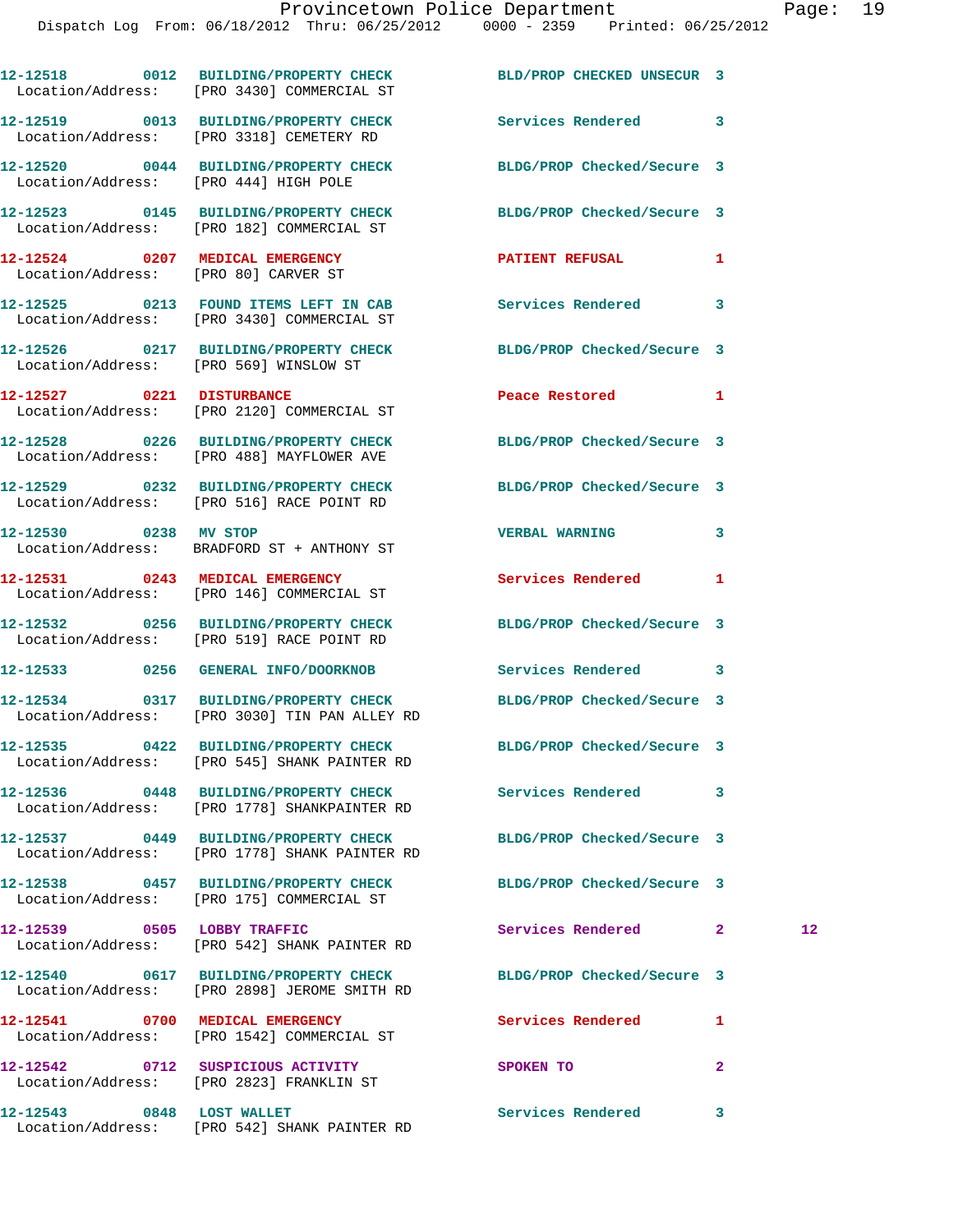|                                                            | 12-12544 0917 ALARM - FIRE<br>Location/Address: [PRO 186] COMMERCIAL ST                                        | Services Rendered         | 1              |              |
|------------------------------------------------------------|----------------------------------------------------------------------------------------------------------------|---------------------------|----------------|--------------|
|                                                            | 12-12545 0924 ASSIST CITIZEN<br>Location/Address: [PRO 2193] COMMERCIAL ST                                     | SPOKEN TO                 | 3              |              |
|                                                            | 12-12546 0932 LOST BROWN WALLET/FOUND Services Rendered<br>Location/Address: [PRO 542] SHANK PAINTER RD        |                           | 3              |              |
|                                                            | 12-12547 1011 LOST WALLET<br>Location/Address: [PRO 165] COMMERCIAL ST                                         | SPOKEN TO                 | 3              |              |
| 12-12548 1016 FOLLOW UP                                    | Location/Address: [PRO 1394] MAYFLOWER AVE                                                                     | SPOKEN TO                 | $\overline{a}$ |              |
|                                                            | 12-12549 1037 MV DISABLED<br>Location/Address: [PRO 182] COMMERCIAL ST                                         | Services Rendered         | $\mathbf{2}$   |              |
| 12-12550 1104 FOLLOW UP                                    | Location/Address: [PRO 542] SHANK PAINTER RD                                                                   | SPOKEN TO                 | $\overline{2}$ |              |
| 12-12551 1110 FOLLOW UP<br>Location/Address: MAYFLOWER AVE |                                                                                                                | FOLLOW UP                 | $\mathbf{2}$   |              |
|                                                            | 12-12552 1117 LOST CELL PHONE<br>Location/Address: [PRO 2490] PROVINCELANDS RD                                 | SPOKEN TO                 | 3              |              |
|                                                            | 12-12553 1218 ASSIST AGENCY / MUTUAL AID Services Rendered<br>Location/Address: [PRO 1733] SHANK PAINTER RD    |                           | 3              |              |
|                                                            | 12-12554 1237 PARKING COMPLAINT / GENERAL Vehicle Towed<br>Location/Address: [PRO 878] CONANT ST               |                           | 3              |              |
|                                                            | 12-12555 1248 BUILDING/PROPERTY CHECK BLDG/PROP Checked/Secure 3<br>Location/Address: [PRO 571] ALDEN ST       |                           |                |              |
|                                                            | 12-12556 1258 BUILDING/PROPERTY CHECK BLDG/PROP Checked/Secure 3<br>Location/Address: [PRO 2500] COMMERCIAL ST |                           |                |              |
| 12-12557 1319 HURT TURTLE                                  | Location/Address: [PRO 542] SHANK PAINTER RD                                                                   | Taken/Referred to Other 2 |                |              |
|                                                            | 12-12558 1340 LARCENY / STOLEN<br>Location/Address: [PRO 542] SHANK PAINTER RD                                 | Services Rendered         | 2              |              |
|                                                            | 12-12559 1343 BUILDING/PROPERTY CHECK BLDG/PROP Checked/Secure 3<br>Location/Address: [PRO 519] RACE POINT RD  |                           |                |              |
|                                                            | 12-12560 1345 MEDICAL EMERGENCY<br>Location/Address: [PRO 3259] MACMILLAN WHARF                                | SPOKEN TO                 | $\mathbf{1}$   | $\mathbf{2}$ |
|                                                            | 12-12561 1351 FOUND YELLOW LAB<br>Location/Address: [PRO 1953] COMMERCIAL ST                                   | SPOKEN TO                 | $\mathbf{2}$   |              |
|                                                            | 12-12562 1355 911 ABANDONED FROM QUINCY<br>Location/Address: [PRO 542] SHANK PAINTER RD                        | Taken/Referred to Other   | 1              |              |
| 12-12563 1422 PARADE                                       | Location: COMMERCIAL ST                                                                                        | Services Rendered         | $\mathbf{2}$   |              |
|                                                            | 12-12564 1517 REASSURANCE CHECK<br>Location/Address: [PRO 998] MILLER HILL RD                                  | SPOKEN TO                 | 3              |              |
|                                                            | 12-12565 1533 FOUND CREDIT CARD<br>Location/Address: [PRO 190] COMMERCIAL ST                                   | <b>Services Rendered</b>  | 3              |              |
|                                                            | 12-12566 1535 MV DISABLED<br>Location/Address: COMMERCIAL ST + SNAIL RD                                        | SPOKEN TO                 | $\mathbf{2}$   |              |
| 12-12567 1551 MV STOP                                      |                                                                                                                | <b>VERBAL WARNING</b>     | 3              |              |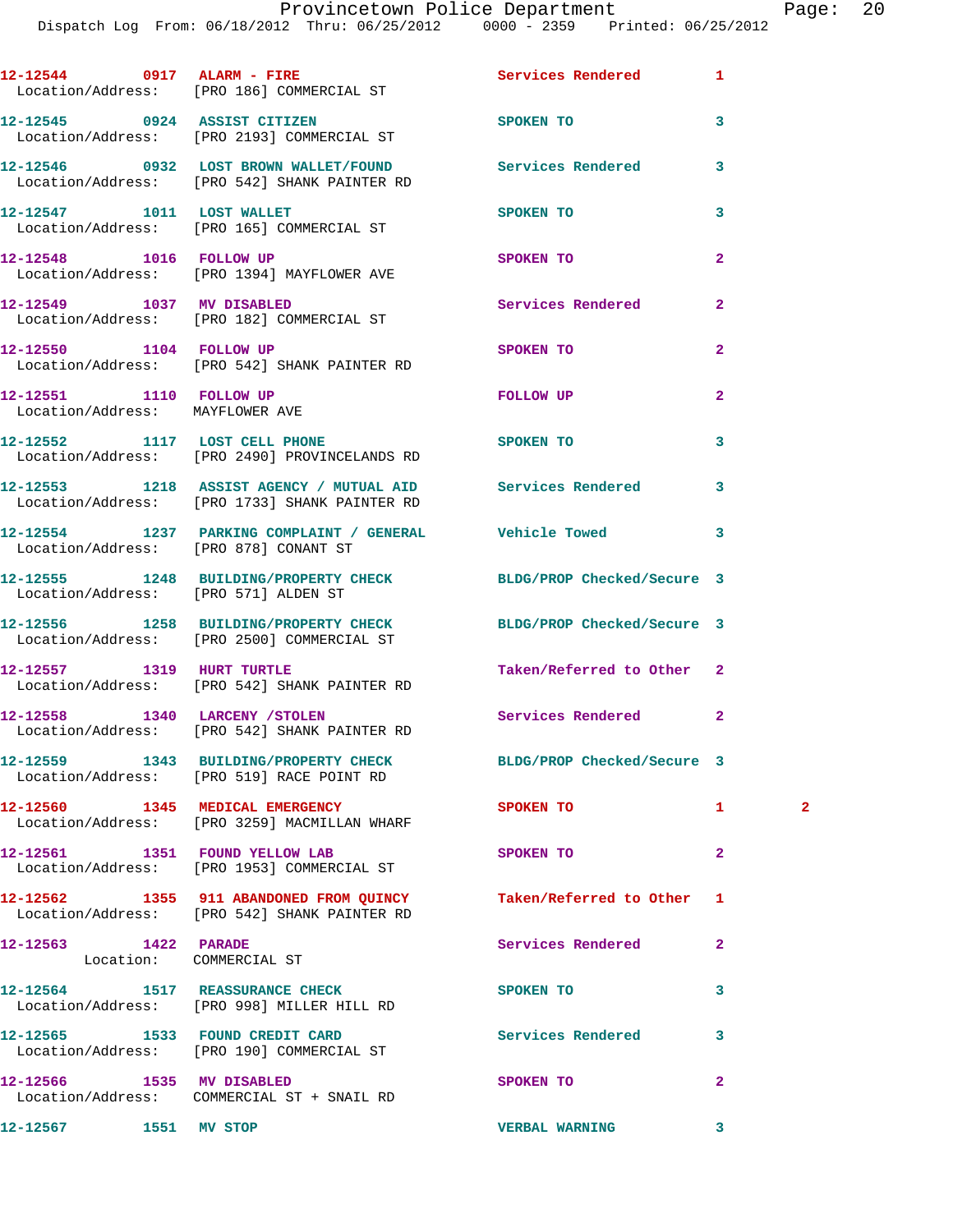|                                                               | Provincetown Police Department<br>Dispatch Log From: 06/18/2012 Thru: 06/25/2012 0000 - 2359 Printed: 06/25/2012 |                            |                |
|---------------------------------------------------------------|------------------------------------------------------------------------------------------------------------------|----------------------------|----------------|
|                                                               | Location/Address: [PRO 3004] BRADFORD ST                                                                         |                            |                |
| 12-12568 1602 ANIMAL CALL<br>Location/Address: COMMERCIAL ST  |                                                                                                                  | <b>GONE ON ARRIVAL</b>     | $\overline{2}$ |
|                                                               | 12-12569    1613    AIRCRAFT<br>Location/Address: [PRO 516] RACE POINT RD                                        | <b>Services Rendered</b>   | $\mathbf{2}$   |
| 12-12570 1631 MV STOP                                         | Location/Address: BRADFORD ST + HIGH POLE HILL                                                                   | <b>VERBAL WARNING</b>      | 3              |
|                                                               | 12-12571 1644 STOLEN CLAMS<br>Location/Address: [PRO 385] COMMERCIAL ST                                          | Investigated               | $\mathbf{2}$   |
| 12-12572 1657 MV STOP                                         | Location/Address: [PRO 3628] COMMERCIAL ST                                                                       | <b>VERBAL WARNING</b>      | 3              |
|                                                               | 12-12573 1709 FOUND BROWN WALLET<br>Location: [PRO 3431] LOPES SQUARE                                            | <b>Services Rendered</b>   | 3              |
| 12-12575 1726 MV STOP                                         | Location: [PRO 3431] LOPES SQUARE                                                                                | <b>VERBAL WARNING</b>      | 3              |
|                                                               | 12-12576 1744 MV OBSERVANCE / ASSIGNMENT Services Rendered<br>Location/Address: BRADFORD ST + STANDISH ST        |                            | 3              |
| 12-12577 1749 MV STOP                                         | Location/Address: STANDISH AVE + COMMERCIAL ST                                                                   | <b>VERBAL WARNING</b>      | 3              |
| 12-12578 1835 MV COMPLAINT<br>Location/Address: COMMERCIAL ST |                                                                                                                  | <b>Services Rendered</b>   | $\mathbf{2}$   |
| Location/Address: [PRO 87] CENTER ST                          | 12-12579 1842 SERVE CEASE AND DESIST ORDER SPOKEN TO                                                             |                            | 2              |
|                                                               | 12-12581 1929 ANIMAL CALL<br>Location/Address: [PRO 1424] PRINCE ST                                              | Services Rendered          | $\mathbf{2}$   |
|                                                               | 12-12582 1932 WARNING LIGHT TO PUMP STATION Taken/Referred to Other<br>Location/Address: [PRO 357] COMMERCIAL ST |                            | 3              |
|                                                               | 12-12583 2022 PARKING COMPLAINT<br>Location/Address: BRADFORD ST + COOK ST                                       | No Action Required         | 3              |
|                                                               | 12-12585 2037 BUILDING/PROPERTY CHECK BLDG/PROP Checked/Secure 3<br>Location/Address: [PRO 306] COMMERCIAL ST    |                            |                |
| 12-12586 2037 BAR CHECK                                       | Location/Address: [PRO 312] COMMERCIAL ST                                                                        | BLDG/PROP Checked/Secure 2 |                |
|                                                               | 12-12587 2038 BUILDING/PROPERTY CHECK<br>Location/Address: [PRO 3292] COMMERCIAL ST                              | BLDG/PROP Checked/Secure 3 |                |
| 12-12588 2040 MV STOP                                         | Location/Address: PLEASANT ST + BRADFORD ST                                                                      | <b>VERBAL WARNING</b>      | 3              |
| 12-12589 2044 BAR CHECK                                       | Location/Address: [PRO 3619] COMMERCIAL ST                                                                       | BLDG/PROP Checked/Secure 2 |                |
|                                                               | 12-12590 2045 BUILDING/PROPERTY CHECK<br>Location/Address: [PRO 182] COMMERCIAL ST                               | BLDG/PROP Checked/Secure 3 |                |
| Location/Address: [PRO 444] HIGH POLE                         | 12-12591 2046 BUILDING/PROPERTY CHECK                                                                            | BLDG/PROP Checked/Secure 3 |                |
| 12-12592 2049 BAR CHECK                                       | Location/Address: [PRO 2737] COMMERCIAL ST                                                                       | BLDG/PROP Checked/Secure 2 |                |
| 12-12593 2052 MV STOP                                         | Location/Address: [PRO 2391] BRADFORD ST                                                                         | <b>VERBAL WARNING</b>      | 3              |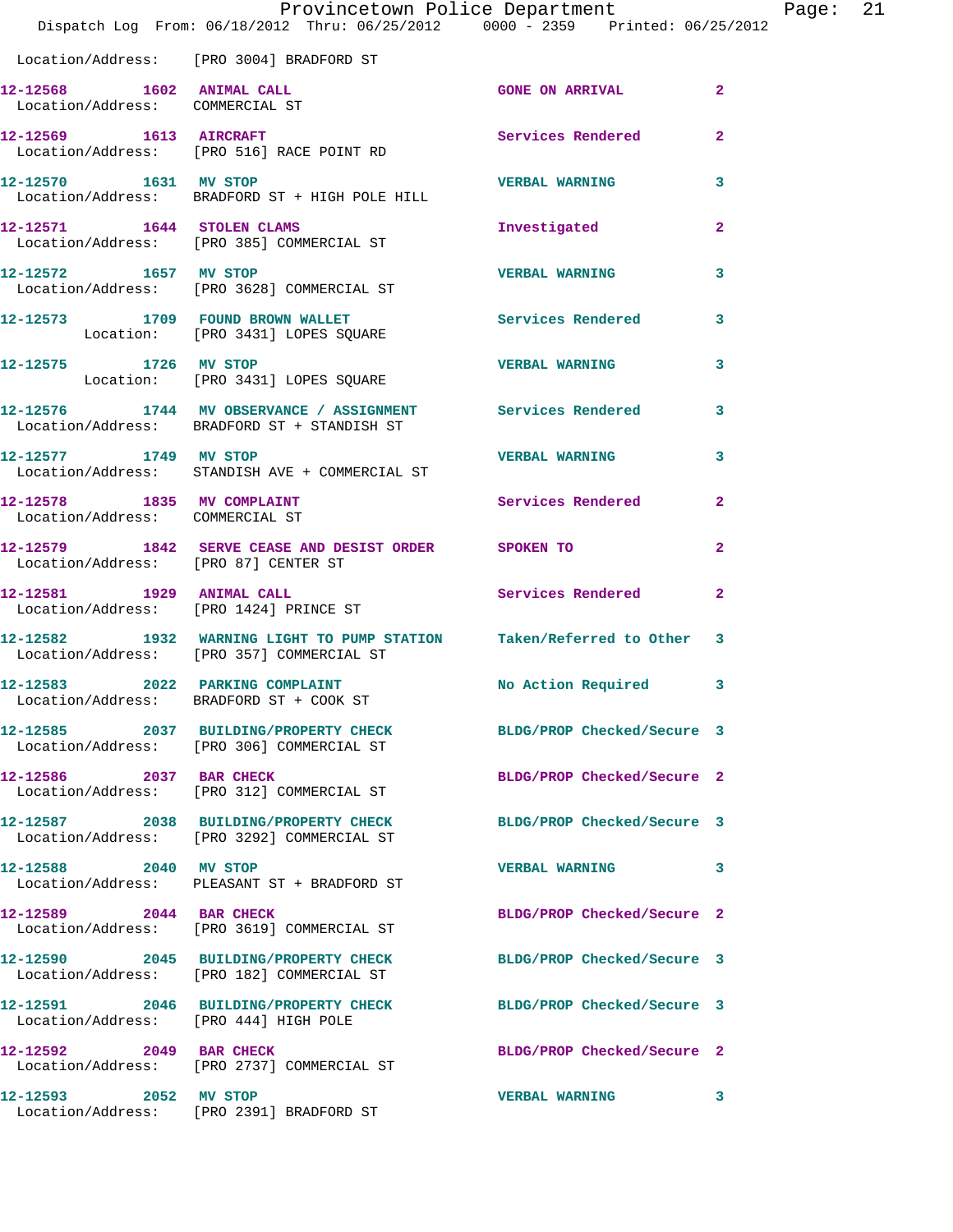|                                        | Provincetown Police Department The Page: 22<br>Dispatch Log From: 06/18/2012 Thru: 06/25/2012   0000 - 2359   Printed: 06/25/2012 |                            |              |
|----------------------------------------|-----------------------------------------------------------------------------------------------------------------------------------|----------------------------|--------------|
|                                        | 12-12594 2055 BAR CHECK<br>Location/Address: [PRO 399] COMMERCIAL ST                                                              | BLDG/PROP Checked/Secure 2 |              |
| 12-12595 2056 BAR CHECK                | Location/Address: [PRO 3443] COMMERCIAL ST                                                                                        | BLDG/PROP Checked/Secure 2 |              |
|                                        | 12-12596 2100 BAR CHECK<br>Location/Address: [PRO 221] COMMERCIAL ST                                                              | BLDG/PROP Checked/Secure 2 |              |
|                                        | 12-12597 2106 BAR CHECK<br>Location/Address: [PRO 3276] COMMERCIAL ST                                                             | BLDG/PROP Checked/Secure 2 |              |
|                                        | 12-12598 2109 BAR CHECK<br>Location/Address: [PRO 484] MASONIC PL                                                                 | BLDG/PROP Checked/Secure 2 |              |
|                                        | 12-12599 2122 BAR CHECK<br>Location/Address: [PRO 3633] COMMERCIAL ST                                                             | BLDG/PROP Checked/Secure 2 |              |
|                                        | 12-12600 2123 COMPLAINT/FIRE WORKS<br>Location/Address: [PRO 2543] MACMILLAN WHARF                                                | GONE ON ARRIVAL 3          |              |
|                                        | 12-12601 2125 BUILDING/PROPERTY CHECK BLDG/PROP Checked/Secure 3<br>Location/Address: [PRO 526] RYDER ST                          |                            |              |
|                                        | 12-12602 2132 MV OBSERVANCE / ASSIGNMENT Services Rendered 3<br>Location/Address: BRADFORD ST + STANDISH ST                       |                            |              |
|                                        | 12-12603 2141 MV STOP<br>Location/Address: [PRO 3094] COMMERCIAL ST                                                               | <b>VERBAL WARNING</b>      | 3            |
|                                        | 12-12604 2145 BUILDING/PROPERTY CHECK Services Rendered 3<br>Location/Address: [PRO 382] COMMERCIAL ST                            |                            |              |
|                                        | 12-12605 2205 PLANE CRASH<br>Location/Address: [PRO 516] RACE POINT RD                                                            | Services Rendered          | 1            |
|                                        | 12-12606 2230 MEDICAL EMERGENCY<br>Location/Address: [PRO 1583] MONTELLO ST                                                       | Transported to Hospital 1  |              |
|                                        | 12-12608 2316 MV STOP<br>Location/Address: [PRO 3004] BRADFORD ST                                                                 | <b>VERBAL WARNING</b>      | $\mathbf{3}$ |
|                                        | 12-12610 2323 MISSING PERSON<br>Location/Address: [PRO 3259] MACMILLAN WHARF                                                      | <b>Services Rendered</b>   |              |
| 12-12609 2330 MV STOP                  | Location/Address: BRADFORD ST + CENTER ST                                                                                         | <b>VERBAL WARNING</b>      | 3            |
| 12-12611 2337 MV STOP                  | Location/Address: DYER ST + BRADFORD ST                                                                                           | <b>VERBAL WARNING</b>      | 3            |
| Location/Address: [PRO 3259] MACMILLAN | 12-12612 2350 BUILDING/PROPERTY CHECK BLDG/PROP Checked/Secure 3                                                                  |                            |              |
| For Date: $06/24/2012 - Sunday$        |                                                                                                                                   |                            |              |
|                                        | 12-12614 0005 BUILDING/PROPERTY CHECK BLDG/PROP Checked/Secure 3<br>Location/Address: [PRO 3256] COMMERCIAL ST                    |                            |              |
|                                        | 12-12615 0007 DOMESTIC DISTURBANCE/ASSAULT Peace Restored 1<br>Location/Address: NICKERSON ST + BRADFORD ST                       |                            |              |
| 12-12616 0020 BAR CHECK                | Location/Address: [PRO 3443] COMMERCIAL ST                                                                                        | LICENSING VIOLATION        | 2            |
| 12-12617<br>0028 BAR CHECK             |                                                                                                                                   | Services Rendered          | $\mathbf{2}$ |

**12-12619 0035 BAR CHECK Services Rendered 2**  Location/Address: [PRO 208] COMMERCIAL ST

Location/Address: [PRO 399] COMMERCIAL ST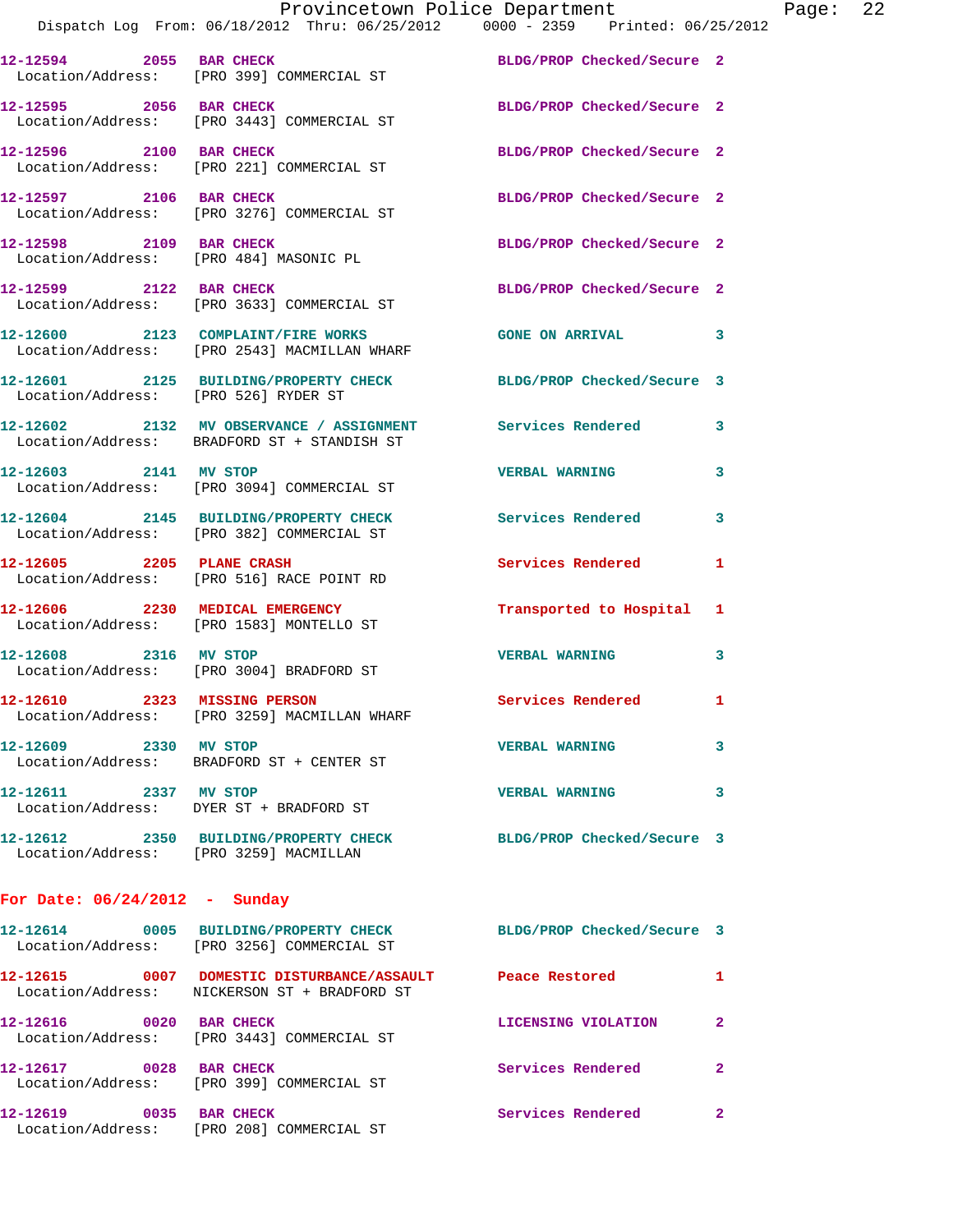Dispatch Log From: 06/18/2012 Thru: 06/25/2012 0000 - 2359 Printed: 06/25/2012

|                                                        | 12-12620 0035 BAR CHECK<br>Location/Address: [PRO 272] COMMERCIAL ST                                   | Services Rendered        | $\overline{a}$ |              |
|--------------------------------------------------------|--------------------------------------------------------------------------------------------------------|--------------------------|----------------|--------------|
| 12-12622 0051 BAR CHECK                                | Location/Address: [PRO 484] MASONIC PL                                                                 | Services Rendered        | $\mathbf{2}$   |              |
|                                                        | 12-12624 0132 BY-LAW VIOLATION<br>Location/Address: [PRO 248] COMMERCIAL ST                            | <b>VERBAL WARNING</b>    | $\overline{a}$ |              |
|                                                        | 12-12626 0135 MEDICAL EMERGENCY<br>Location/Address: [PRO 1878] CREEK HILL RD                          | <b>Services Rendered</b> | 1              |              |
|                                                        | 12-12625 0140 MV OBSERVANCE / ASSIGNMENT Services Rendered<br>Location/Address: BRADFORD ST + RYDER ST |                          | 3              |              |
| 12-12627 0145 MV STOP<br>Location/Address: BRADFORD ST |                                                                                                        | <b>VERBAL WARNING</b>    | 3              |              |
|                                                        | 12-12628 0153 MV STOP<br>Location/Address: BRADFORD ST + WEBSTER PL                                    | <b>VERBAL WARNING</b>    | 3              |              |
|                                                        | 12-12629 0157 SUSPICIOUS ACTIVITY<br>Location/Address: [PRO 3421] COMMERCIAL ST                        | Services Rendered        | $\overline{a}$ |              |
|                                                        | 12-12630 0210 MV STOP<br>Location/Address: BRADFORD ST + ANTHONY ST                                    | <b>VERBAL WARNING</b>    | 3              |              |
| 12-12631 0214 MV COMPLAINT                             | Location: [PRO 3431] LOPES SQUARE                                                                      | <b>VERBAL WARNING</b>    | $\mathbf{2}$   |              |
|                                                        | 12-12632 0219 MV STOP<br>Location/Address: BRADFORD ST + ANTHONY ST                                    | <b>VERBAL WARNING</b>    | 3              |              |
|                                                        | 12-12634 0230 MV COMPLAINT<br>Location/Address: [PRO 2227] BRADFORD ST                                 | Citation/Warning Issued  | $\mathbf{2}$   |              |
|                                                        | 12-12635 0412 BUILDING/PROPERTY CHECK<br>Location/Address: [PRO 519] RACE POINT RD                     | Services Rendered        | 3              |              |
|                                                        | 12-12636 0436 BUILDING/PROPERTY CHECK<br>Location/Address: [PRO 488] MAYFLOWER ST                      | Services Rendered        | 3              |              |
|                                                        | 12-12637 0439 199 OUT OF SERVICE<br>Location/Address: [PRO 1892] SHANK PAINTER RD                      | <b>Services Rendered</b> | 1              |              |
|                                                        | 12-12638 0448 ALARM - GENERAL<br>Location/Address: [PRO 2542] COMMERCIAL ST                            | Services Rendered        | 1              |              |
| Location/Address: [PRO 3287] ROUTE 6                   | 12-12639 0615 BUILDING/PROPERTY CHECK BLDG/PROP Checked/Secure 3                                       |                          |                |              |
| 12-12640 0616 LOBBY TRAFFIC                            | Location/Address: [PRO 542] SHANK PAINTER RD                                                           | <b>Services Rendered</b> | $\mathbf{2}$   | $\mathbf{2}$ |
| 12-12641 0816 LOST JEEP KEY                            | Location/Address: [PRO 1953] COMMERCIAL ST                                                             | <b>Services Rendered</b> | 3              |              |
|                                                        | 12-12644 0848 HARASSMENT/THREATS<br>Location/Address: [PRO 1894] WINSLOW ST                            | Services Rendered        | $\mathbf{2}$   |              |
|                                                        | 12-12642 0849 BUILDING/PROPERTY CHECK<br>Location/Address: [PRO 248] COMMERCIAL ST                     | No Action Required       | 3              |              |
|                                                        | 12-12643 0850 BUILDING/PROPERTY CHECK<br>Location/Address: [PRO 2483] COMMERCIAL ST                    | Services Rendered        | 3              |              |
| Location/Address: [PRO 2513] ROUTE 6                   |                                                                                                        |                          | 3              |              |
|                                                        |                                                                                                        |                          | 3              |              |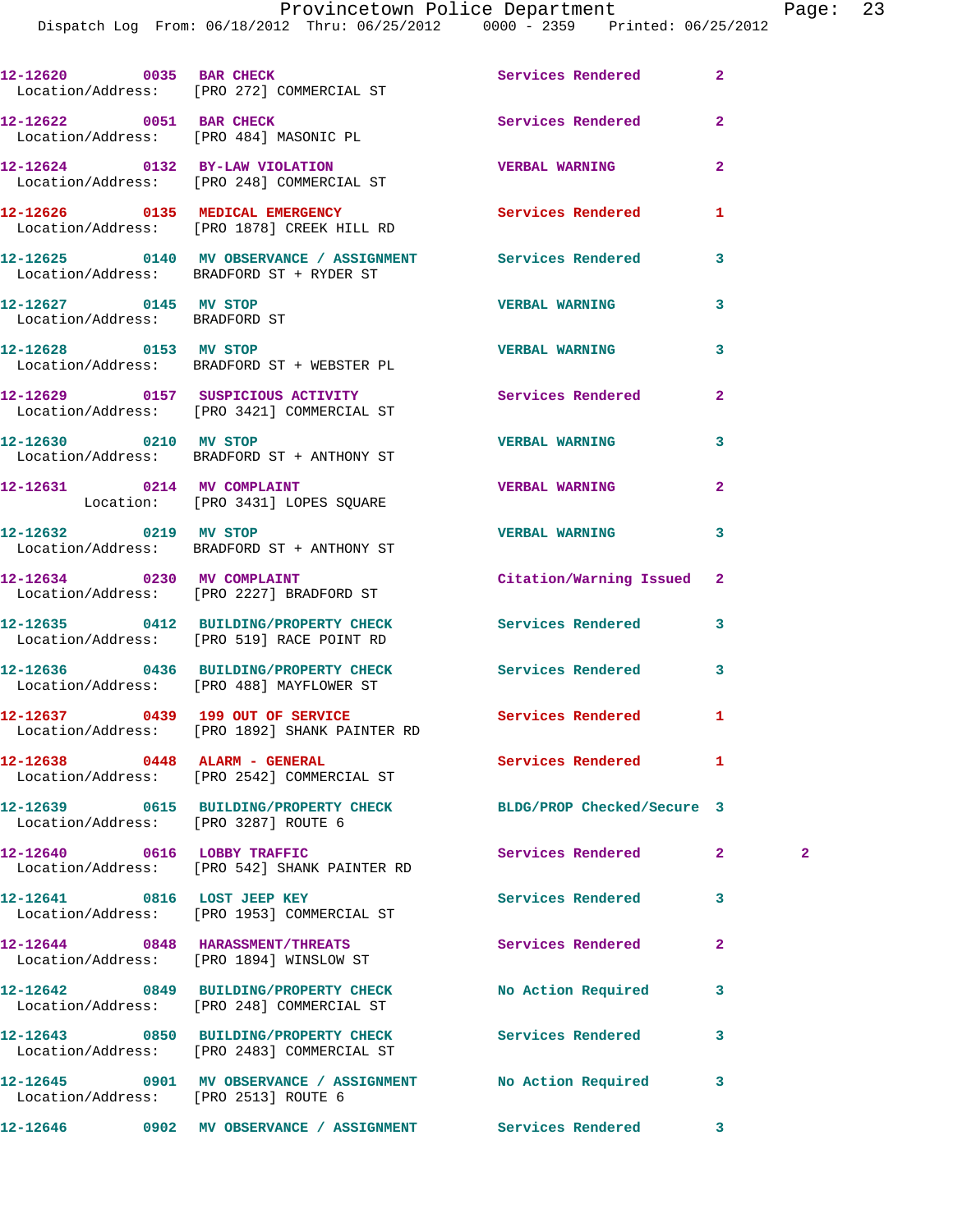|                                                               | Provincetown Police Department The Mage: 24                                                                  |                            |              |  |
|---------------------------------------------------------------|--------------------------------------------------------------------------------------------------------------|----------------------------|--------------|--|
|                                                               | Dispatch Log From: 06/18/2012 Thru: 06/25/2012 0000 - 2359 Printed: 06/25/2012                               |                            |              |  |
| Location/Address: [PRO 2521] ROUTE 6                          |                                                                                                              |                            |              |  |
|                                                               | 12-12647 0906 LOST BLACK BACK PACK 2001 Services Rendered 3<br>Location/Address: [PRO 2386] NELSON AVE       |                            |              |  |
|                                                               | 12-12648 1009 VANDALISM SLASHED TIRES Services Rendered 3<br>Location/Address: [PRO 994] MILLER HILL RD      |                            |              |  |
|                                                               | 12-12649    1031    MINOR MVC<br>Location/Address: WEST VINE ST + COMMERCIAL ST                              | <b>Services Rendered</b>   | 1            |  |
|                                                               | 12-12650 1111 PARADE/PROCESSION BLESSING Services Rendered 2<br>Location/Address: [PRO 3259] MACMILLAN WHARF |                            |              |  |
|                                                               | 12-12651 1144 VERBAL FAILURE TO OBEY VERBAL WARNING<br>Location/Address: STANDISH ST + COMMERCIAL ST         |                            | 3            |  |
| 12-12652 1238 PANIC ALARM                                     | Location/Address: [PRO 3405] COMMERCIAL ST                                                                   | False Alarm                | 1            |  |
|                                                               | 12-12653 1508 BUILDING/PROPERTY CHECK Services Rendered 3<br>Location/Address: [PRO 3259] MACMILLAN          |                            |              |  |
|                                                               | 12-12654 1509 MV STOP<br>Location/Address: ROUTE 6 + SNAIL RD                                                | <b>VERBAL WARNING</b>      | 3            |  |
| Location/Address: ROUTE 6 + SNAIL RD                          | 12-12655 1604 MV OBSERVANCE / ASSIGNMENT Services Rendered 3                                                 |                            |              |  |
| 12-12656 1610 MV STOP<br>Location/Address: [PRO 2513] ROUTE 6 |                                                                                                              | <b>VERBAL WARNING</b>      | 3            |  |
| 12-12657 1616 MV STOP<br>Location/Address: [PRO 2513] ROUTE 6 |                                                                                                              | Services Rendered 3        |              |  |
|                                                               | 12-12658 1618 MV STOP<br>Location/Address: [PRO 2513] ROUTE 6                                                | <b>VERBAL WARNING</b>      | 3            |  |
| Location/Address: STANDISH WAY                                | 12-12659 1623 ASSIST AGENCY / MUTUAL AID Services Rendered 3                                                 |                            |              |  |
| 12-12660 1638 MV STOP                                         | Location/Address: [PRO 731] BRADFORD ST                                                                      | Citation/Warning Issued 3  |              |  |
| 12-12661 1657 COMPLAINT                                       | Location/Address: [PRO 660] PRINCE ST                                                                        | Services Rendered          | 3            |  |
|                                                               | 12-12662 1700 BOAT/HARBORMASTER<br>Location/Address: [PRO 2543] MACMILLAN WHARF                              | Services Rendered          | 2            |  |
| 12-12663 1704 COMPLAINT                                       | Location/Address: [PRO 2483] COMMERCIAL ST                                                                   | <b>GONE ON ARRIVAL</b>     | 3            |  |
|                                                               | 12-12664 1710 FOUND HONDA KEY<br>Location/Address: [PRO 274] COMMERCIAL ST                                   | Services Rendered          | 3            |  |
|                                                               | $12-12665$ 1717 PARK, WALK & TALK<br>Location/Address: [PRO 204] COMMERCIAL ST                               | Services Rendered          | $\mathbf{2}$ |  |
| 12-12666 1738 MV STOP                                         | Location/Address: [PRO 1508] BRADFORD ST                                                                     | <b>VERBAL WARNING</b>      | 3            |  |
| 12-12667 1744 BAR CHECK                                       | Location/Address: [PRO 3633] COMMERCIAL ST                                                                   | BLDG/PROP Checked/Secure 2 |              |  |
| Location/Address: [PRO 2754] ROUTE 6                          | 12-12668 1752 ASSIST AGENCY / MUTUAL AID Services Rendered 3                                                 |                            |              |  |
|                                                               | 12-12669 1803 COMPLAINT - STREET PERFORMERS SPOKEN TO<br>Location/Address: [PRO 3094] COMMERCIAL ST          |                            | $\mathbf{3}$ |  |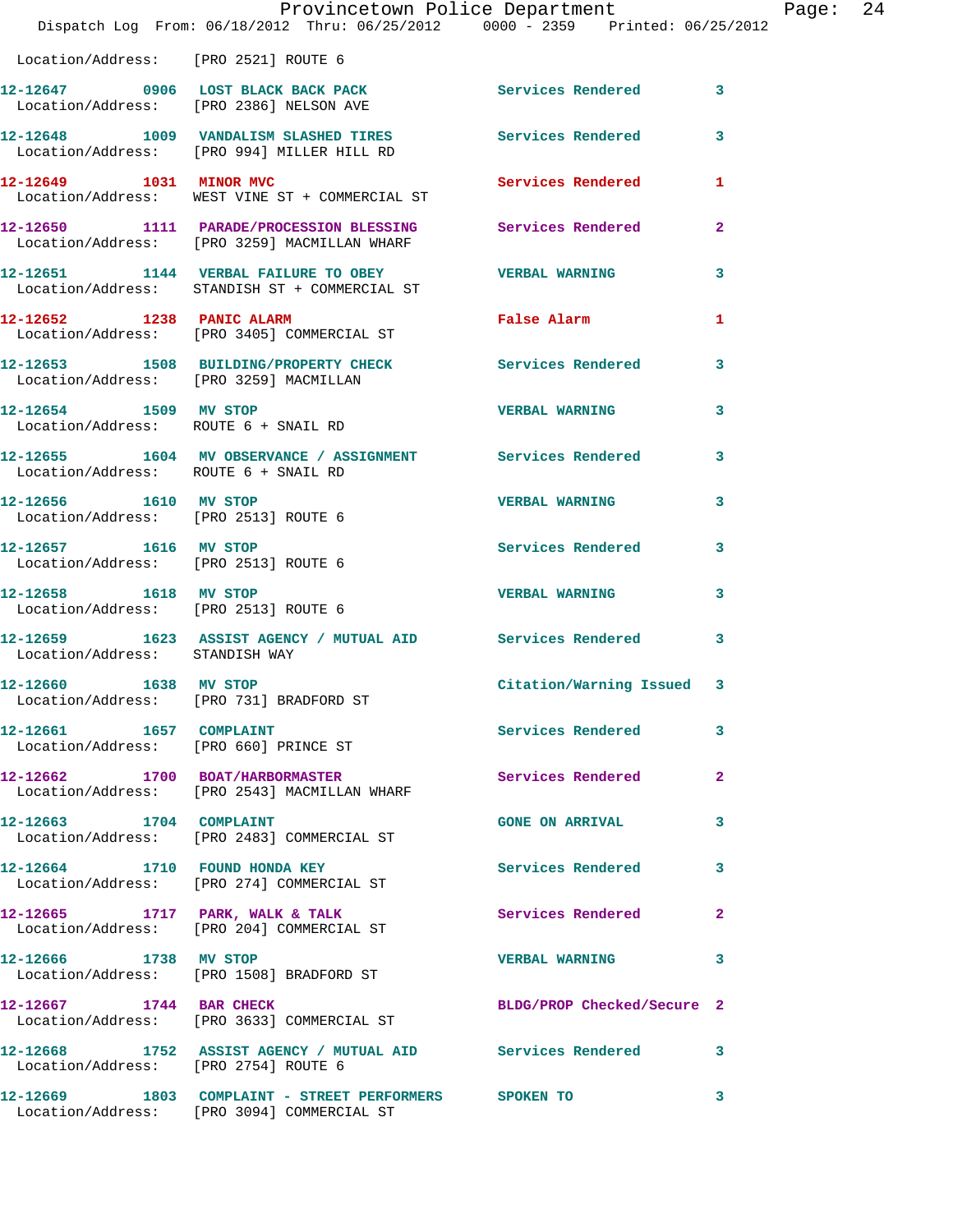|                                                                 | Provincetown Police Department<br>Dispatch Log From: 06/18/2012 Thru: 06/25/2012 0000 - 2359 Printed: 06/25/2012 |                            |                |
|-----------------------------------------------------------------|------------------------------------------------------------------------------------------------------------------|----------------------------|----------------|
|                                                                 | 12-12670 1808 BUILDING/PROPERTY CHECK BLDG/PROP Checked/Secure 3<br>Location/Address: [PRO 2494] BRADFORD ST     |                            |                |
| 12-12671 1836 MV STOP<br>Location/Address: ROUTE 6              |                                                                                                                  | <b>VERBAL WARNING</b>      | 3              |
|                                                                 | 12-12672 1840 MEDICAL EMERGENCY<br>Location/Address: [PRO 2558] BRADFORD ST                                      | PATIENT REFUSAL            | 1              |
|                                                                 | 12-12673 1847 BOAT/HARBORMASTER<br>Location/Address: [PRO 2543] MACMILLAN WHARF                                  | SPOKEN TO                  | $\mathbf{2}$   |
| 12-12674 1902 MV STOP<br>Location/Address: BRADFORD ST          |                                                                                                                  | <b>VERBAL WARNING</b>      | 3              |
| Location/Address: [PRO 2513] ROUTE 6                            | 12-12675 1903 MV OBSERVANCE / ASSIGNMENT No Action Required                                                      |                            | 3              |
| 12-12676 1908 MV STOP                                           | Location/Address: [PRO 2513] ROUTE 6                                                                             | <b>VERBAL WARNING</b>      | 3              |
| Location/Address: [PRO 3440] ROUTE 6                            | 12-12677 1914 MV STOP                                                                                            | <b>VERBAL WARNING</b>      | 3              |
| Location/Address: [PRO 2754] ROUTE 6                            | 12-12678 1925 ASSIST AGENCY / MUTUAL AID Services Rendered                                                       |                            | 3              |
| 12-12679 1928 MV STOP<br>Location/Address: SNAIL RD             |                                                                                                                  | <b>VERBAL WARNING</b>      | 3              |
|                                                                 | 12-12685 1930 BUILDING/PROPERTY CHECK BLDG/PROP Checked/Secure 3<br>Location/Address: [PRO 175] COMMERCIAL ST    |                            |                |
| Location/Address: [PRO 564] BAYBERRY                            | 12-12680 1932 BUILDING/PROPERTY CHECK BLDG/PROP Checked/Secure 3                                                 |                            |                |
|                                                                 | 12-12681 1940 COMPLAINT/PARKING<br>Location/Address: [PRO 1570] FISHBURN CT                                      | Services Rendered          | 3              |
|                                                                 | 12-12682 1942 MV STOP<br>Location/Address: [PRO 731] BRADFORD ST                                                 | No Action Required 3       |                |
|                                                                 | 12-12683 1949 BUILDING/PROPERTY CHECK<br>Location/Address: [PRO 2898] JEROME SMITH RD                            | BLDG/PROP Checked/Secure 3 |                |
|                                                                 | 12-12684 2011 BUILDING/PROPERTY CHECK BLDG/PROP Checked/Secure 3<br>Location/Address: [PRO 182] COMMERCIAL ST    |                            |                |
| 12-12686 2039 MEDICAL EMERGENCY                                 | Location/Address: [PRO 574] WINSLOW ST                                                                           | Transported to Hospital 1  |                |
|                                                                 | 12-12687 2054 DISTURBANCE<br>Location/Address: [PRO 272] COMMERCIAL ST                                           | SPOKEN TO                  | 1              |
| 12-12688 2102 MV STOP                                           | Location/Address: [PRO 2989] COMMERCIAL ST                                                                       | <b>VERBAL WARNING</b>      | 3              |
| 12-12690 2106 BAR CHECK                                         | Location/Address: [PRO 272] COMMERCIAL ST                                                                        | BLDG/PROP Checked/Secure 2 |                |
| 12-12691 2125 MISSING PERSON                                    | Location/Address: [PRO 249] COMMERCIAL ST                                                                        | Peace Restored and the sea | 1              |
| 12-12692 2142 ANIMAL COMPLAINT<br>Location/Address: BRADFORD ST |                                                                                                                  | SPOKEN TO                  | $\mathbf{2}$   |
| Location: CENTER ROAM                                           | $12-12693$ 2147 PARK, WALK & TALK                                                                                | Services Rendered          | $\mathbf{2}$   |
| 12-12694 2208 B & E BURGLARY                                    |                                                                                                                  | Investigated               | $\overline{2}$ |

Location/Address: [PRO 2875] COMMERCIAL ST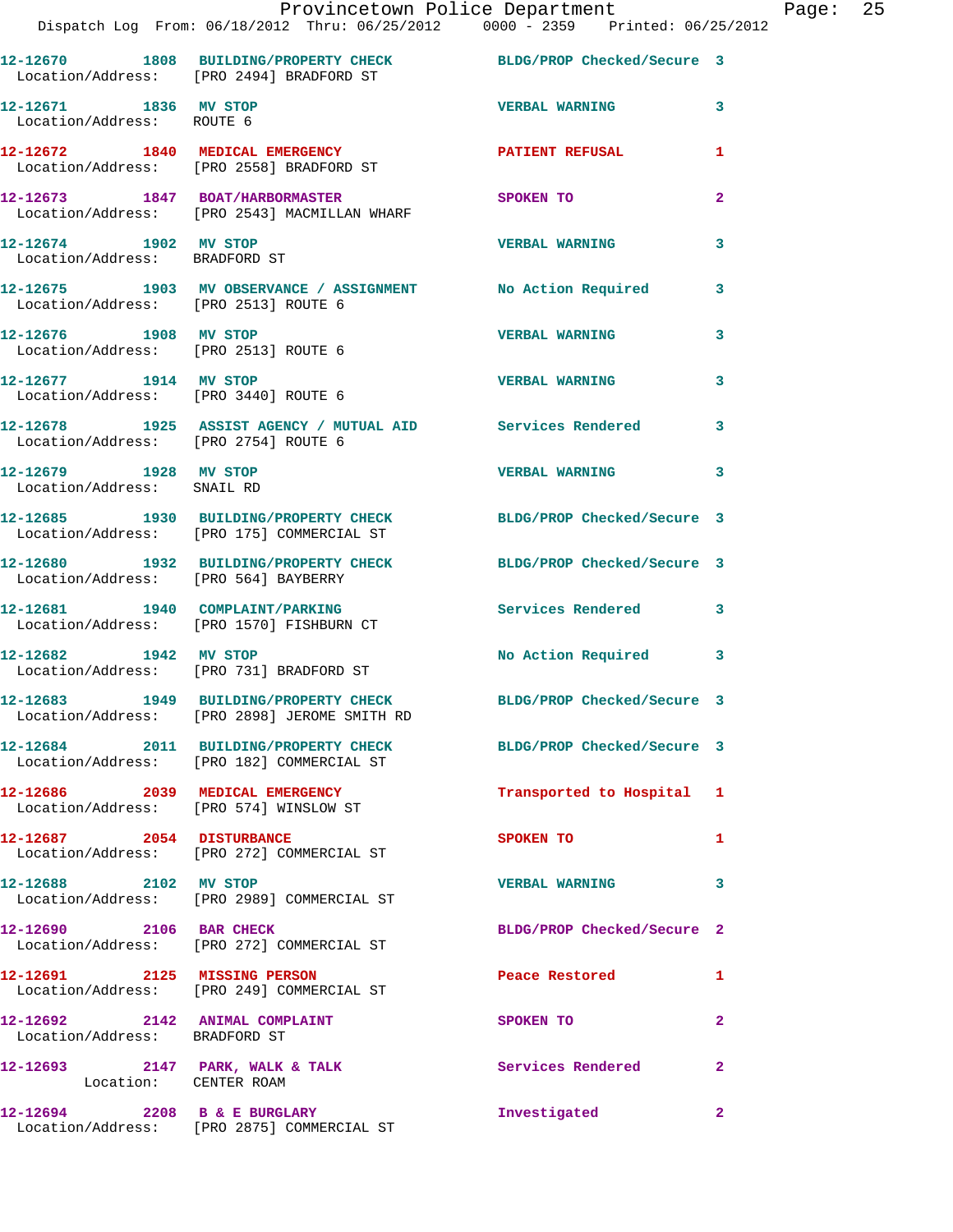Dispatch Log From: 06/18/2012 Thru: 06/25/2012 0000 - 2359 Printed: 06/25/2012

|                                                       | DISPACCII DOGA FIOM. 00/10/2012 THIR. 00/20/2012                                     | <b>boot</b>                |                |
|-------------------------------------------------------|--------------------------------------------------------------------------------------|----------------------------|----------------|
|                                                       | 12-12695 2250 MEDICAL EMERGENCY<br>Location/Address: [PRO 2924] WEST VINE ST         | Services Rendered 1        |                |
|                                                       | 12-12696 2258 MV COMPLAINT<br>Location/Address: [PRO 526] RYDER ST EXT               | No Action Required         | $\overline{2}$ |
|                                                       | 12-12697 2308 BUILDING/PROPERTY CHECK<br>Location/Address: [PRO 519] RACE POINT RD   | Services Rendered 3        |                |
|                                                       | 12-12698 2310 BUILDING/PROPERTY CHECK<br>Location/Address: [PRO 530] SHANKPAINTER RD | BLDG/PROP Checked/Secure 3 |                |
| 12-12699 2313 MV STOP<br>Location/Address: CONWELL ST |                                                                                      | <b>VERBAL WARNING</b>      | 3              |
| 12-12700 2319 MV STOP                                 | Location/Address: STANDISH ST + BRADFORD ST                                          | Citation/Warning Issued 3  |                |
| 12-12702 2330 BAR CHECK                               | Location/Address: [PRO 399] COMMERCIAL ST                                            | No Action Required         | $\mathbf{2}$   |
| 12-12703 2333 BAR CHECK                               | Location/Address: [PRO 3443] COMMERCIAL ST                                           | No Action Required 2       |                |
|                                                       | 12-12704 2341 BUILDING/PROPERTY CHECK<br>Location/Address: [PRO 3256] COMMERCIAL ST  | BLDG/PROP Checked/Secure 3 |                |
|                                                       | 12-12705 2341 BUILDING/PROPERTY CHECK<br>Location/Address: [PRO 3442] COMMERCIAL ST  | BLDG/PROP Checked/Secure 3 |                |
| 12-12706 2347 MV STOP                                 | Location/Address: GOSNOLD ST + COMMERCIAL ST                                         | <b>VERBAL WARNING</b>      | 3              |
| 12-12707 2348 BAR CHECK                               | Location/Address: [PRO 3276] COMMERCIAL ST                                           | No Action Required         | $\overline{2}$ |
| 12-12708 2351 MV STOP                                 | Location/Address: [PRO 731] BRADFORD ST                                              | <b>VERBAL WARNING</b>      | 3              |
| 12-12709 2359 DISORDERLY                              | Location/Address: [PRO 526] RYDER ST EXT                                             | Could Not Locate           | $\mathbf{2}$   |

## **For Date: 06/25/2012 - Monday**

|                                                                 | 12-12710              0004     MV OBSERVANCE / ASSIGNMENT             No Action Required<br>Location/Address: BRADFORD ST + RYDER ST                                 |                       | $\overline{3}$          |
|-----------------------------------------------------------------|----------------------------------------------------------------------------------------------------------------------------------------------------------------------|-----------------------|-------------------------|
| 12-12711 0007 MV STOP                                           | Location/Address: RYDER ST + COMMERCIAL ST                                                                                                                           | <b>VERBAL WARNING</b> | $\overline{\mathbf{3}}$ |
| 12-12713 0020 BAR CHECK<br>Location/Address: [PRO 80] CARVER ST |                                                                                                                                                                      | No Action Required    | $\mathbf{2}$            |
|                                                                 | 12-12714 0022 ASSAULT/POSSIBLE HATE CRIME Arrest(s) Made<br>Location/Address: [PRO 2543] MACMILLAN WHARF<br>Refer To Arrest: 12-149-AR<br>Refer To Arrest: 12-150-AR |                       | $\mathbf{1}$            |
| 12-12715 0029 BAR CHECK                                         | Location/Address: [PRO 3455] BRADFORD ST                                                                                                                             | No Action Required    | $\mathbf{2}$            |
|                                                                 | 12-12716 0039 LOST BLACK BACKPACK/LOCATED No Action Required<br>Location/Address: [PRO 105] COMMERCIAL ST                                                            |                       | $\mathbf{3}$            |
|                                                                 | Location/Address: BRADFORD ST + RYDER ST                                                                                                                             |                       | $\mathbf{3}$            |
| 12-12718 0056 MV STOP                                           | Location/Address: [PRO 731] BRADFORD ST                                                                                                                              | <b>VERBAL WARNING</b> | 3                       |